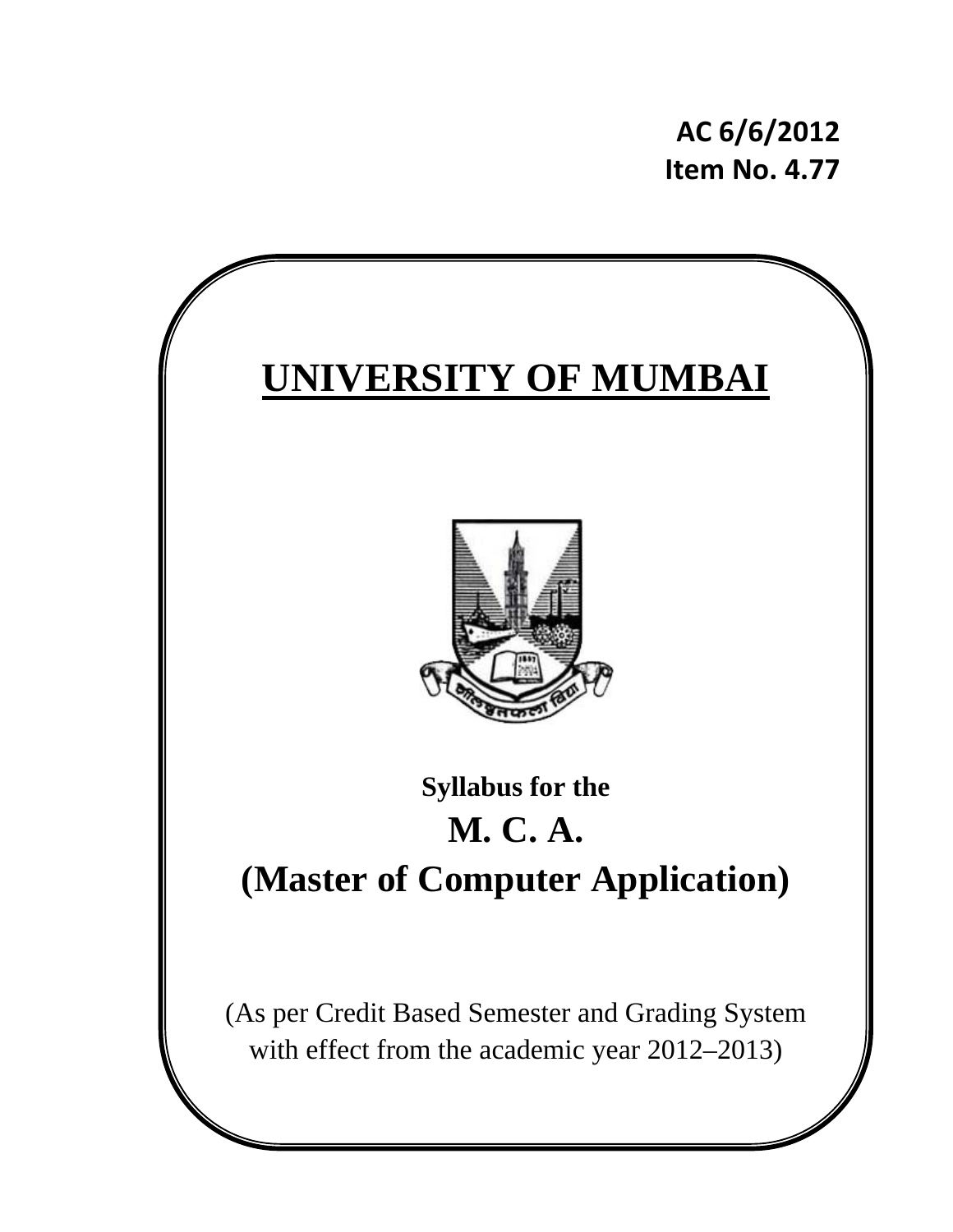## **Program Structure for Master of Computer Application (MCA) Mumbai University (With Effect from 2012-2013) Semester I**

| <b>Subject</b>         | <b>Subject Name</b>                                                 |               | <b>Teaching Scheme</b><br>(Contact Hours) |                      |                           |             | <b>Credits Assigned</b> |                          |              |
|------------------------|---------------------------------------------------------------------|---------------|-------------------------------------------|----------------------|---------------------------|-------------|-------------------------|--------------------------|--------------|
| Code                   |                                                                     | <b>Theory</b> | Pract.                                    | Tut.                 | <b>Theory</b>             | Pract.      | Tut.                    |                          | <b>Total</b> |
| <b>MCA101</b>          | <b>Object Oriented</b><br>Programming                               | 04            | $-$                                       |                      | 04                        |             |                         |                          | 04           |
| <b>MCA102</b>          | Computer<br>Organization<br>and<br>Architecture                     | 04            |                                           |                      | 04                        |             |                         |                          | 04           |
| <b>MCA103</b>          | Software<br>Engineering                                             | 04            | $-$                                       | $- -$                | 04                        | $- -$       | $-$                     |                          | 04           |
| <b>MCA104</b>          | Discrete<br>Mathematics                                             | 04            | $-$                                       | $- -$                | 04                        | $- -$       |                         |                          | 04           |
| <b>MCA105</b>          | Principals and<br>Perspective of<br>Management                      | 04            | --                                        | $- -$                | 04                        | $-$         |                         |                          | 04           |
| L101                   | Lab $I -$<br>Programming<br>and S.E. Lab                            |               | 06                                        | --                   | --                        | 03          | $-$                     |                          | 03           |
| L102                   | Lab $II - Web$<br>Technology &<br>Web Project<br>Development<br>Lab |               | 06                                        |                      |                           | 03          |                         |                          | 03           |
|                        | <b>Total</b>                                                        | 20            | 12                                        | --                   | 20                        | 06          | --                      |                          | 26           |
| <b>Subject</b><br>Code | <b>Subject Name</b>                                                 |               |                                           |                      | <b>Examination Scheme</b> |             |                         |                          |              |
|                        |                                                                     |               | <b>Internal Assessment</b>                | <b>Theory Course</b> | <b>End Sem.</b>           | <b>Term</b> | Pract.                  | Oral                     | <b>Total</b> |
|                        |                                                                     | Test1         | Test 2                                    | Avg.                 | Exam.                     | <b>Work</b> |                         |                          |              |
| <b>MCA101</b>          | <b>Object Oriented</b><br>Programming                               | 20            | 20                                        | 20                   | 80                        | $--$        |                         | $--$                     | 100          |
| <b>MCA102</b>          | Computer<br>Organization and<br>Architecture                        | 20            | 20                                        | 20                   | 80                        | $--$        |                         | $\qquad \qquad -$        | 100          |
| <b>MCA103</b>          | Software<br>Engineering                                             | 20            | 20                                        | 20                   | 80                        | $--$        | $\qquad \qquad -$       | $-$                      | 100          |
| <b>MCA104</b>          | Discrete                                                            | 20            | 20                                        | 20                   | 80                        | --          | $\qquad \qquad -$       | $\overline{\phantom{m}}$ | 100          |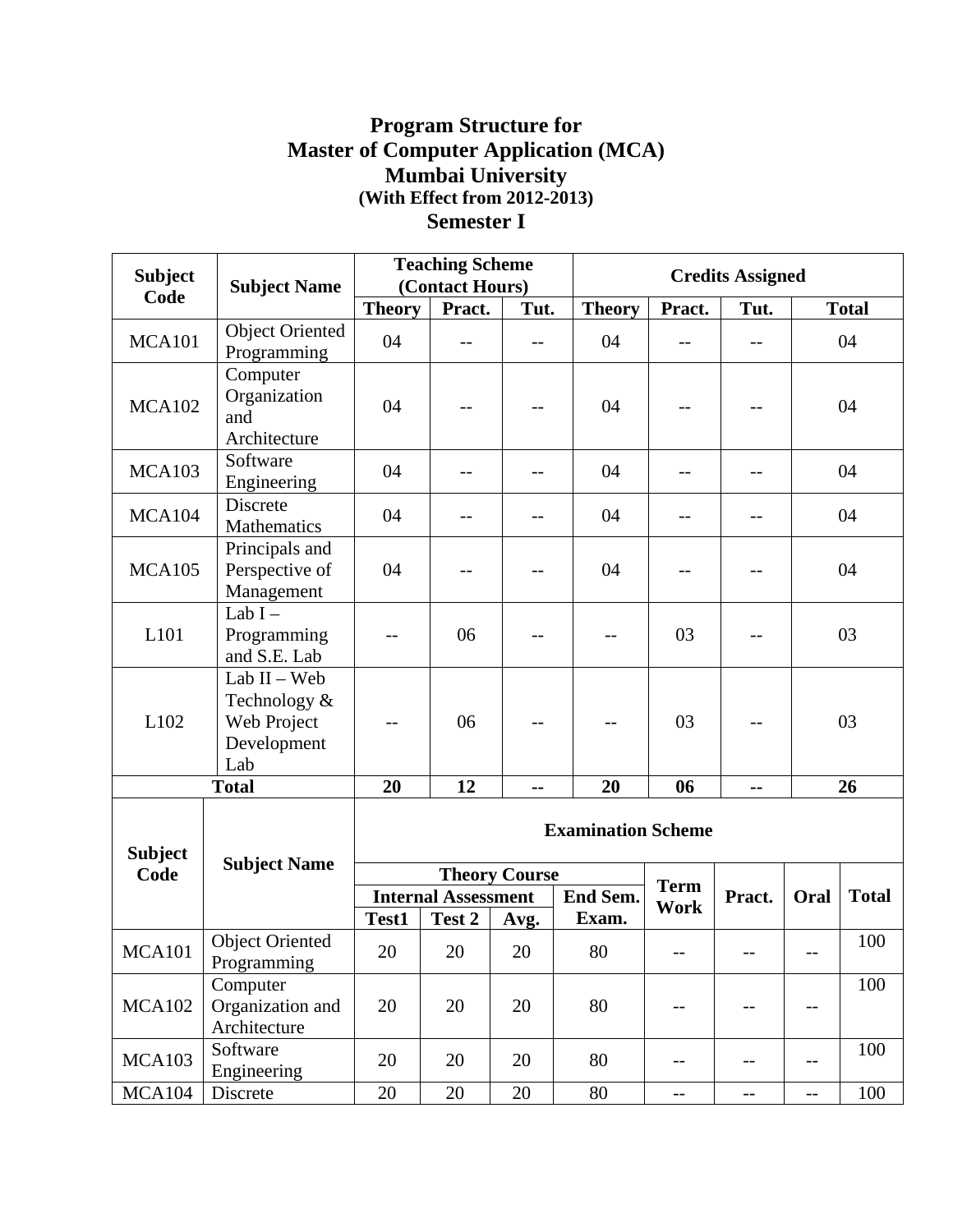|              | Mathematics     |     |     |     |     |    |     |    |     |
|--------------|-----------------|-----|-----|-----|-----|----|-----|----|-----|
|              | Principals and  |     |     |     |     |    |     |    | 100 |
| MCA105       | Perspective of  | 20  | 20  | 20  | 80  |    |     |    |     |
|              | Management      |     |     |     |     |    |     |    |     |
|              | Lab $I -$       |     |     |     |     |    |     |    | 100 |
| L101         | Programming and |     |     |     |     | 25 | 50  | 25 |     |
|              | S.E. Lab        |     |     |     |     |    |     |    |     |
|              | Lab $II - Web$  |     |     |     |     |    |     |    | 100 |
| L102         | Technology $\&$ |     |     |     |     | 25 | 50  | 25 |     |
|              | Web Project     |     |     |     |     |    |     |    |     |
|              | Development Lab |     |     |     |     |    |     |    |     |
| <b>Total</b> |                 | 100 | 100 | 100 | 400 | 50 | 100 | 50 | 700 |

## **Program Structure for Master of Computer Application (MCA) Mumbai University (With Effect from 2012-2013)**

### **Semester II**

| <b>Subject</b>    | <b>Subject Name</b>                                    |                            | <b>Teaching Scheme</b><br>(Contact Hours) |                      |               |             | <b>Credits Assigned</b> |      |              |
|-------------------|--------------------------------------------------------|----------------------------|-------------------------------------------|----------------------|---------------|-------------|-------------------------|------|--------------|
| Code              |                                                        | <b>Theory</b>              | Pract.                                    | Tut.                 | <b>Theory</b> | Pract.      | Tut.                    |      | <b>Total</b> |
| <b>MCA201</b>     | Data Structure                                         | 04                         | $- -$                                     | $-$                  | 04            | $- -$       | $-1$                    |      | 04           |
| <b>MCA202</b>     | <b>Operating System</b>                                | 04                         | $- -$                                     | $-$                  | 04            | $-$         | $-$                     | 04   |              |
| <b>MCA203</b>     | <b>Computer Network</b>                                | 04                         | $- -$                                     | $-$                  | 04            | $- -$<br>-- |                         |      | 04           |
| <b>MCA204</b>     | Probability and<br><b>Statistics</b>                   | 04                         |                                           | $-1$                 | 04            | $- -$       |                         |      | 04           |
| <b>MCA205</b>     | Financial<br>Accounting                                | 04                         |                                           |                      | 04            |             |                         |      | 04           |
| L201              | Lab $I -$<br>Programming and<br><b>Statistical Lab</b> |                            | 06                                        |                      |               | 03          |                         |      | 03           |
| L <sub>2</sub> 02 | Lab $II$ – Operating<br>System and DCN<br>Lab          |                            | 06                                        |                      |               | 03          |                         |      | 03           |
|                   | <b>Total</b>                                           | 20                         | 12                                        | --                   | 20            | 06          | --                      |      | 26           |
| <b>Subject</b>    |                                                        | <b>Examination Scheme</b>  |                                           |                      |               |             |                         |      |              |
| Code              | <b>Subject Name</b>                                    |                            |                                           | <b>Theory Course</b> |               | <b>Term</b> |                         |      |              |
|                   |                                                        | <b>Internal Assessment</b> |                                           |                      | End Sem.      | Work        | Pract.                  | Oral |              |
|                   |                                                        | Test1                      | Test 2                                    | Avg.                 | Exam.         |             |                         |      | <b>Total</b> |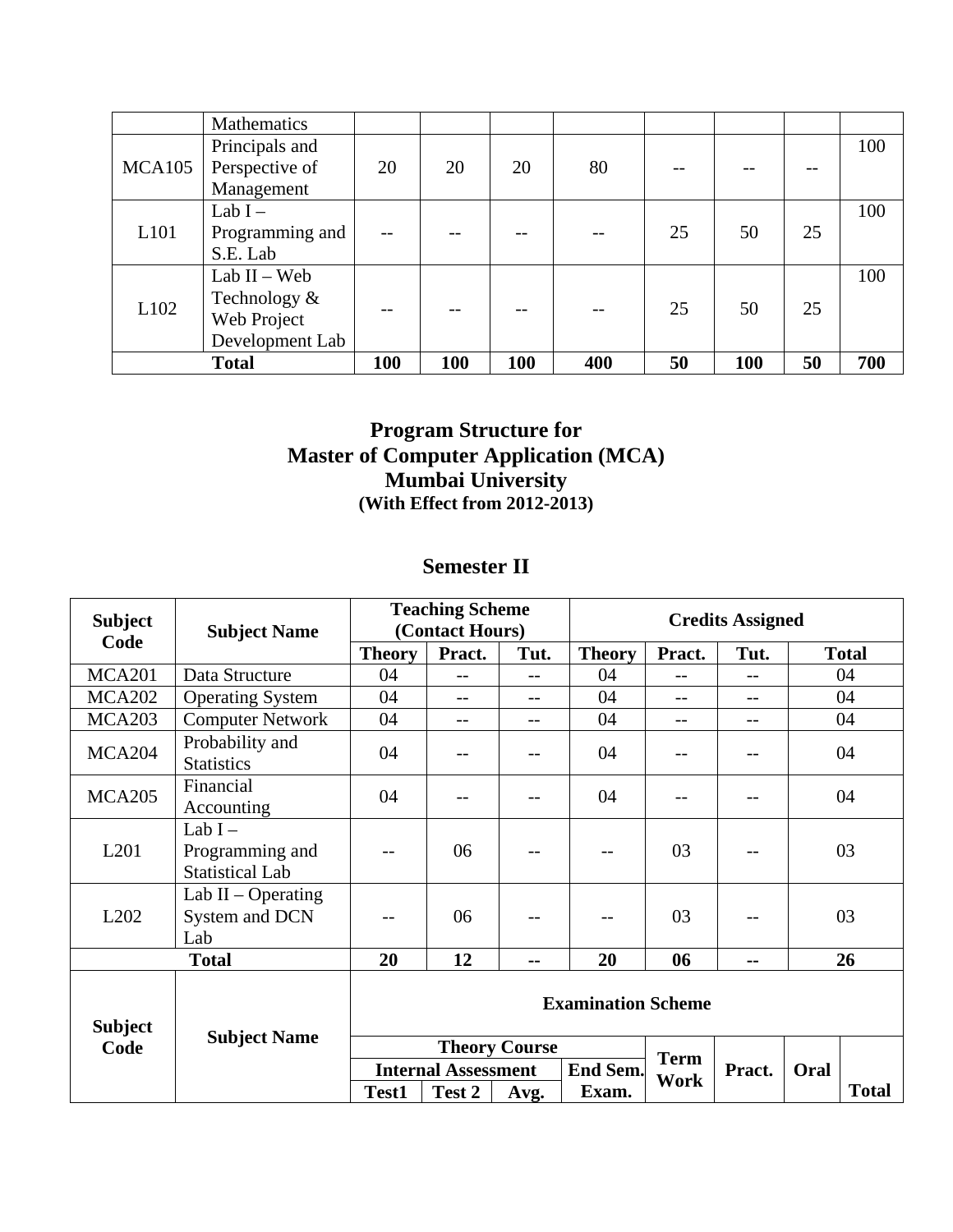| <b>MCA201</b>    | Data Structure                                         | 20  | 20         | 20  | 80 |     |    | --    | 100 |
|------------------|--------------------------------------------------------|-----|------------|-----|----|-----|----|-------|-----|
| <b>MCA202</b>    | <b>Operating System</b>                                | 20  | 20         | 20  | 80 | --  |    | --    | 100 |
| <b>MCA203</b>    | <b>Computer Network</b>                                | 20  | 20         | 20  | 80 | --  |    | $- -$ | 100 |
| <b>MCA204</b>    | Probability and<br><b>Statistics</b>                   | 20  | 20         | 20  | 80 |     |    |       | 100 |
| <b>MCA205</b>    | Financial<br>Accounting                                | 20  | 20         | 20  | 80 |     |    |       | 100 |
| L201             | Lab $I -$<br>Programming and<br><b>Statistical Lab</b> |     |            |     |    | 25  | 50 | 25    | 100 |
| L <sub>202</sub> | Lab $II$ – Operating<br>System and DCN<br>Lab          | --  |            |     |    | 25  | 50 | 25    | 100 |
|                  | 100                                                    | 100 | <b>100</b> | 400 | 50 | 100 | 50 | 700   |     |

**SEMESTER I**

| <b>Subject</b><br>Code |        | <b>Subject Name</b>                          | <b>Teaching Scheme</b><br>(Contact Hours per week) |                |       |               | <b>Credits Assigned</b> |      |              |  |
|------------------------|--------|----------------------------------------------|----------------------------------------------------|----------------|-------|---------------|-------------------------|------|--------------|--|
|                        |        |                                              | <b>Theory</b>                                      | Pract.         | Tut.  | <b>Theory</b> | Pract.                  | Tut. | <b>Total</b> |  |
| <b>MCA101</b>          |        | <b>Object Oriented</b><br><b>Programming</b> | 04                                                 |                | $- -$ | 04            |                         | $ -$ | 04           |  |
|                        |        |                                              | <b>Examination Scheme</b>                          |                |       |               |                         |      |              |  |
|                        |        |                                              | <b>Theory</b>                                      |                |       | <b>Term</b>   |                         |      |              |  |
|                        |        | <b>Internal Assessment</b>                   |                                                    | End Sem. Exam. |       | Work          | Pract.                  | Oral | <b>Total</b> |  |
| Test1                  | Test 2 | Avg.                                         | [Once in a semester]                               |                |       |               |                         |      |              |  |
| 20                     | 20     | 20                                           | 80                                                 |                |       |               |                         |      | 100          |  |

## **Unit Contents Hrs**

### 1 **C++ Fundamentals:**

Data types, Operators, Preprocessor directives, Declarations, Input & Output, control structures, structures, functions and arrays.

- 2 **Functions:** Concept of function in C++, function prototypes in C++, function with parameters, Returning values From Functions. Reference Arguments, Overloaded Function, Default Arguments. Returning By Reference. *3 Hrs*
- 3 **Object oriented programming, Object And Classes: -**Characteristics of object *8 Hrs*oriented programming, Making sense of core object concepts (Encapsulation Abstraction, Polymorphism, Classes, Massages Association, Inheritance) Implementation of Class in C++, C++ Objects As Physical Object, C++ Object As Data Types, Constructor, Object As Function Arguments. The Default constructor, Copy Constructor, Returning Object From Function. Structures And Classes. Inline

*4 Hrs*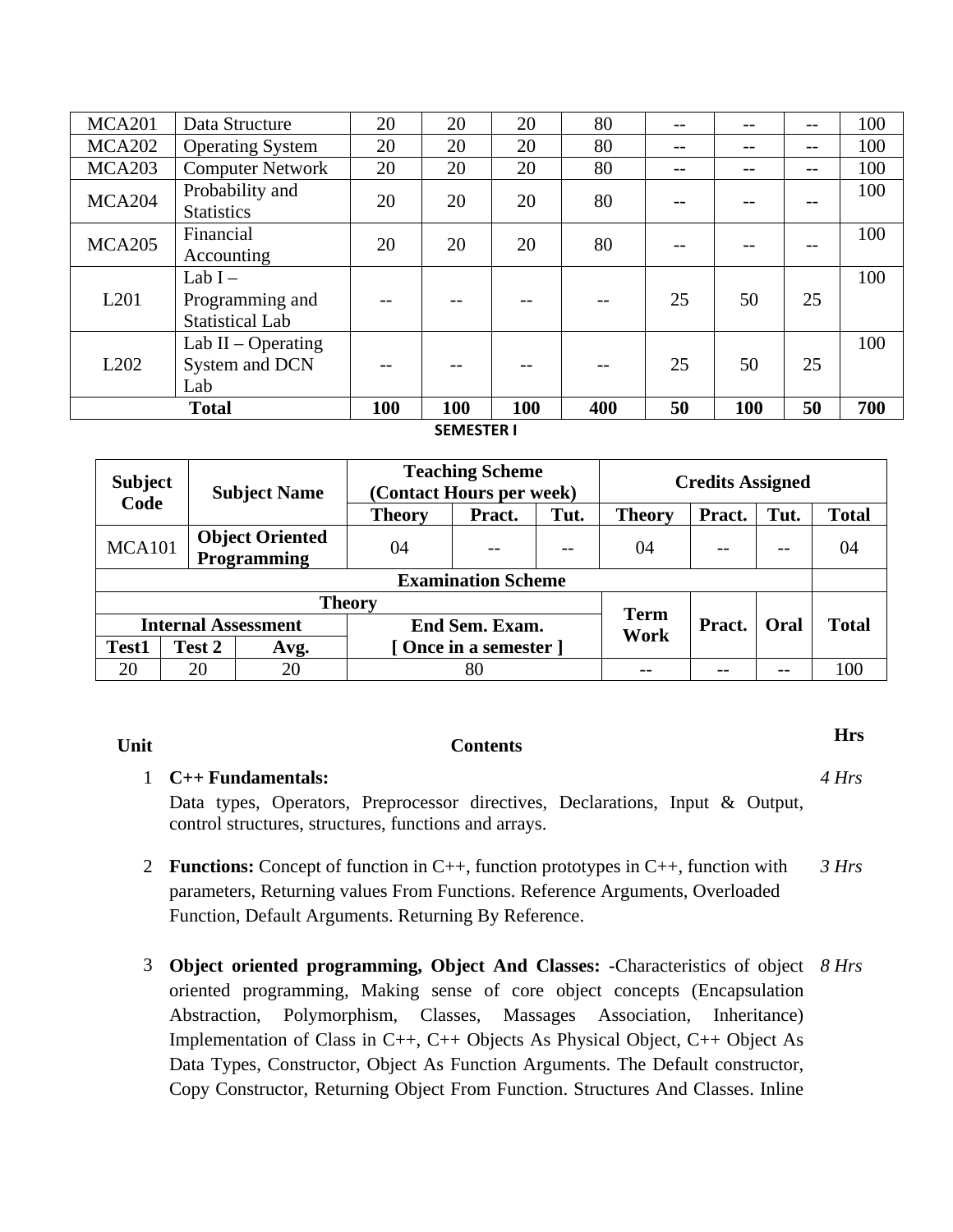functions, static, virtual and friend function. Classes Objects And Memory Static Class Data. Const Data. Const And Classes.

- 4 **Arrays and String:** Arrays Fundamentals. Arrays as Class Member Data. Arrays Of *4 Hrs* Object. String. The Standard C++ String Class.
- 5 **Operator Overloading:** Overloading Unary Operators. Overloading. Binary *4 Hrs* Operators. Data Conversion. Pitfalls of Operators Overloading And Conversion. Keywords Explicit And Mutable
- 6 **Inheritance:** Concept of Inheritance, Derived Class And Base Class, Derived Class *4 Hrs* Constructors, Overriding Member Function, Class Hierarchies, Public And Private Inheritance, Levels Of Inheritance, Multiple Inheritance, Ambiguity In Multiple Inheritance, Aggregation: Classes Within Classes, Inheritance And program Development.
- 7 **Pointer.** Addresses And pointer, The Address-Of Operator "&", Pointer And *4Hrs* Arrays, Pointer And Function, Pointer And C- Types String, Memory Management: New And Delete operator, Pointers to Objects, Debugging pointers.

### 8 **Virtual Function and Polymorphism**

Virtual Function, Assignment And Copy Initialization, this Pointer, Dynamic Type Information.

### 9 **Streams and Files.**  Streams Classes. Stream Errors. Disk File I/O with Streams, File Pointers, Error Handling In File I/O, File I/O With Member Function, Overloading the Extraction And Insertion Operators, Memory As A Stream Object, Command line Arguments, and Printer Output. *5 Hrs* 10 **Templates And Exceptions**  Function Templates, Class Templates Exceptions. *2Hrs*

11 **The Standard Template Library**  Introduction Algorithms, Sequence Containers, Iterators, Specialized Iterators, Associative Containers, Storing User- Defined Object, Function Objects.

### 12 **References :-**

*4Hrs*

*3Hrs*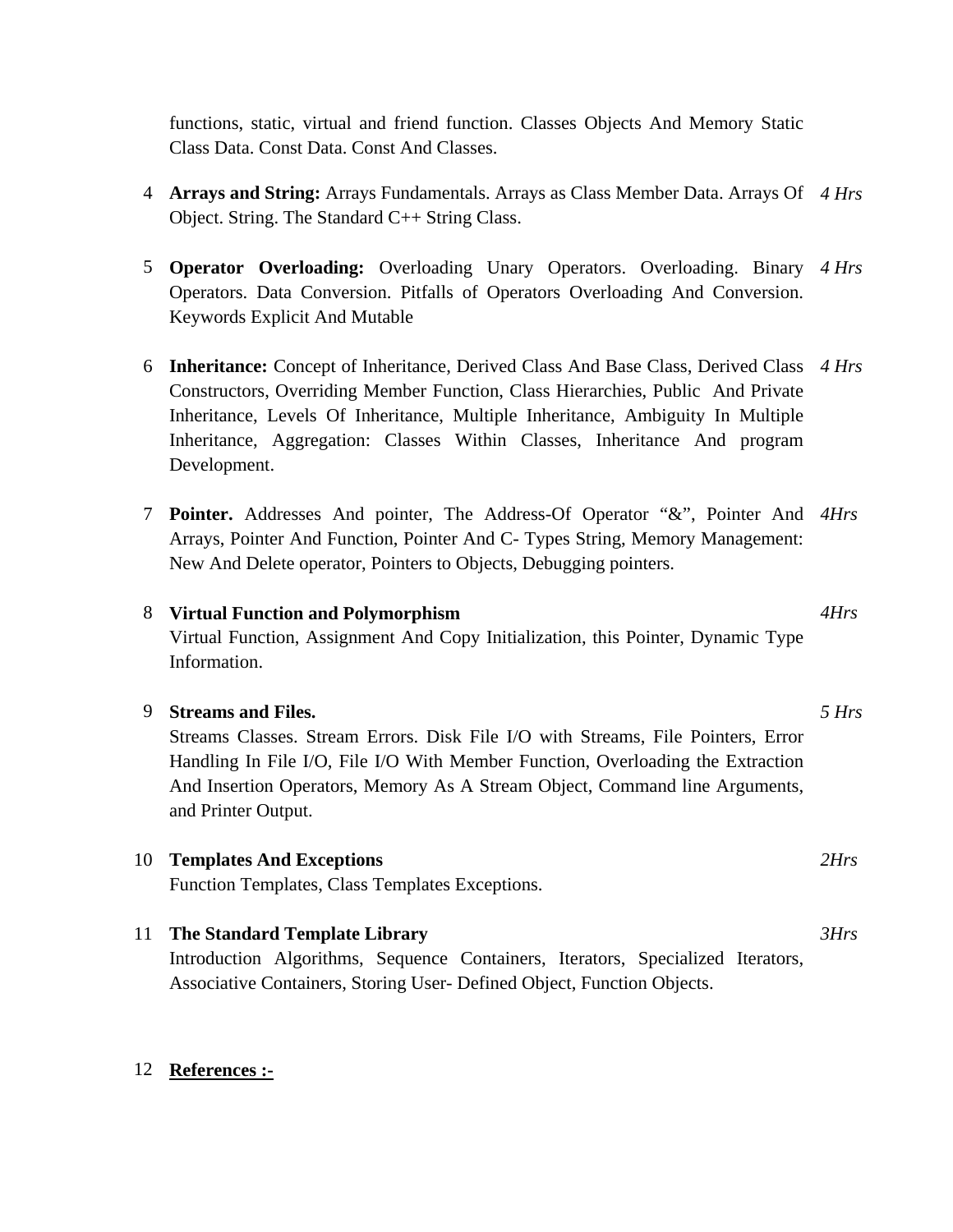- 1. Object Oriented Programming in-C++ By Robert Lafore Techmedia Publication
- 2. The Complete Reference  $C_{++}$  By Herbert Sehlidt Tata Megraw-hill publication
- 3. Object Oriented Programming in C++ Saurav Sahay Oxford University Press
- 4. Object Oriented Programming and C++ R. Rajaram New Age International Publishers 2nd
- 5. OOPS C++ Big C++ Cay Horstmann Wiley Publication
- 6. C++ How to Program, 8/E Paul Deitel & Harvey Deitel

| <b>Subject</b><br>Code |        | <b>Subject Name</b>                          | <b>Teaching Scheme</b><br>(Contact Hours per week) |                      |      |                     | <b>Credits Assigned</b> |      |              |  |
|------------------------|--------|----------------------------------------------|----------------------------------------------------|----------------------|------|---------------------|-------------------------|------|--------------|--|
|                        |        |                                              | <b>Theory</b>                                      | Pract.               | Tut. | <b>Theory</b>       | Pract.                  | Tut. | <b>Total</b> |  |
| <b>MCA102</b>          |        | Computer<br>Organization and<br>Architecture | 04                                                 |                      | $-$  | 04                  |                         | $ -$ | 04           |  |
|                        |        |                                              | <b>Examination Scheme</b>                          |                      |      |                     |                         |      |              |  |
|                        |        |                                              | <b>Theory</b>                                      |                      |      |                     |                         |      |              |  |
|                        |        | <b>Internal Assessment</b>                   |                                                    | End Sem. Exam.       |      | <b>Term</b><br>Work | Pract.                  | Oral | <b>Total</b> |  |
| Test1                  | Test 2 | Avg.                                         |                                                    | [Once in a semester] |      |                     |                         |      |              |  |
| 20                     | 20     | 20                                           |                                                    | 80                   |      |                     |                         |      | 100          |  |

### **Unit Contents Hrs**

**1 DIGITAL LOGIC** 

 **Number system**  Boolean Algebra, Logic Gates Combinational Circuits Implementation of Boolean Functions Algebraic Simplification Karnaugh maps Multiplexers / Demultiplexers Decoders / Encoders Adders :Half, Full Sequential Circuits Flip- Flops: S-R, J-K, D Registers: Parallel, Shift Counters: Ripple, Synchronous

### **2 THE COMPUTER SYSTEM**

 Computer function and Interconnection Computer functions

6 hrs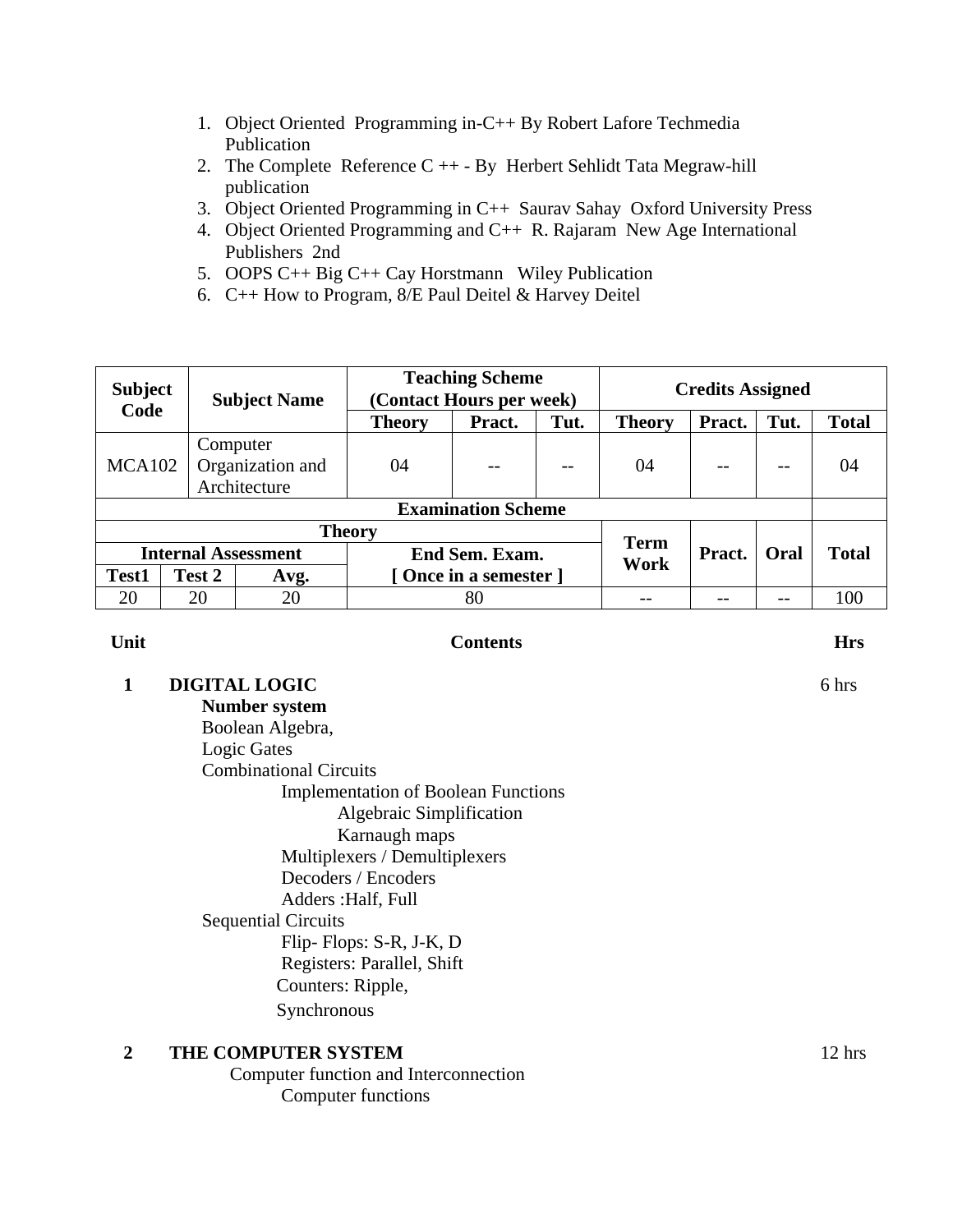Interconnection Structures Bus Interconnection Memory System Design Memory hierarchy and SRAM Advanced DRAM Organisation Interleaved and Associative memory Nonvolatile memory RAID Cache Memory Cache memory Principles Elements of Cache design Improving Cache Performance Input / Output Programmed I/O Interrupt-driven I/O Direct Memory Access I/O Channels and Processors

### **3 CENTRAL PROCESSING UNIT**

 Instruction Set: characteristics & functions Machine Instruction characteristics Type of Operands Types of Operations Instruction set : addressing modes & formats Addressing Instruction Formats CPU structure and Function Processor Organization Register Organization Instruction Cycle Instruction Pipelining Instruction Level Parallelism and Superscalar Processors Superscalar versus super pipelined Limitations Instruction level parallelism and machine parallelism Instruction issue policy Register Renaming Branch Prediction Superscalar Execution Superscalar Implementation Example: 8086 and Pentium Processor

### **4 CONTROL UNIT**

 Control Unit Operation Micro-operations Control of the processor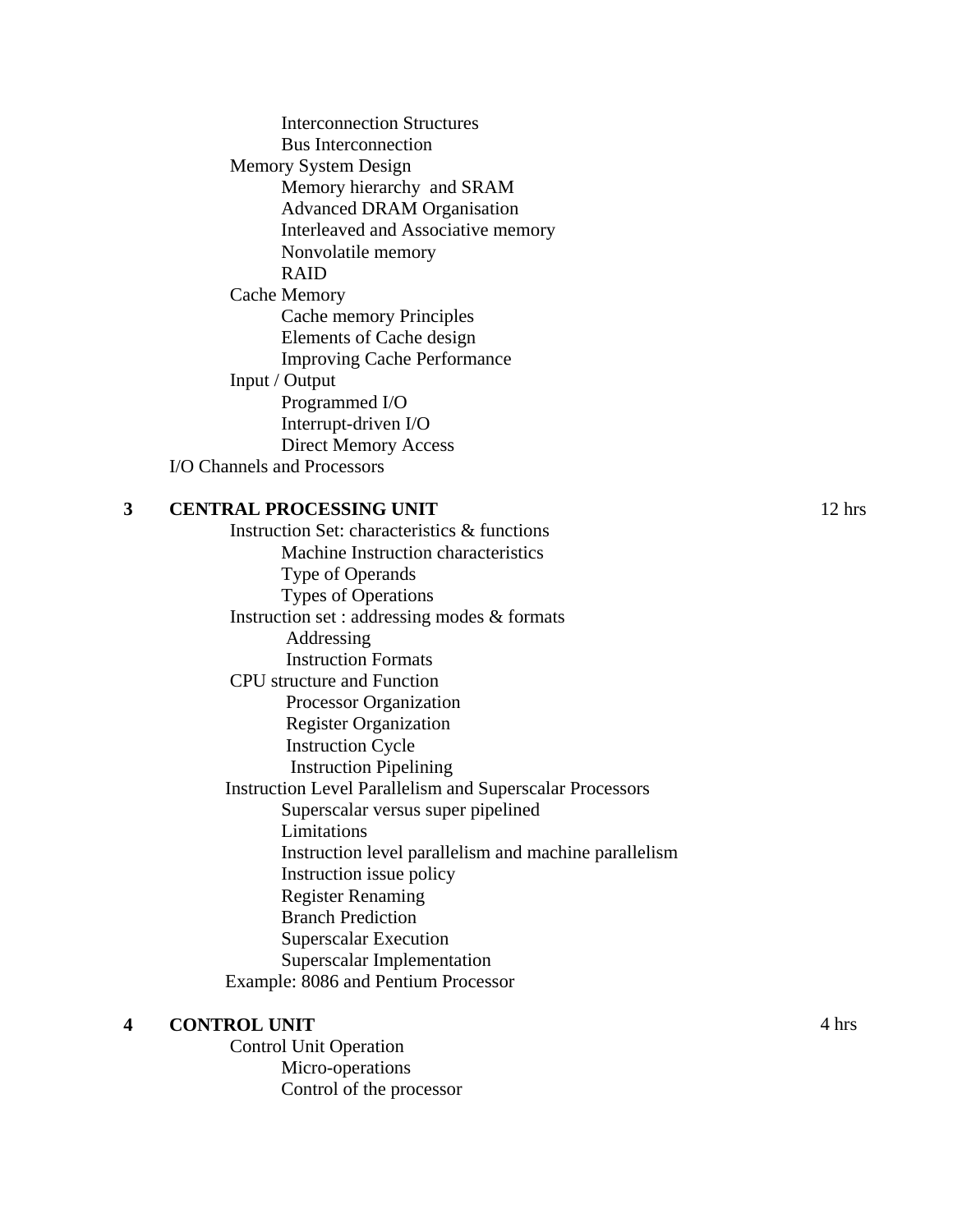Hardwired Implementation Microprogrammed Control (Basic concepts )

### **5 MULTIPROCESSOR ORGANISATION**  Multiprocessor organizations UMA, NUMA NORMA, Distributed memory Types of Parallel Processor Systems Parallel organizations Symmetric Multiprocessors Organization Interconnection networks  $-$  single bus, crossbar, mesh, tree  $\&$  ring network **Clusters**  Cluster Configurations Cluster Computer Architecture Cloud computing **6 Case Study: Processor Specification & Design**

### **References Books:**

- 1. Digital Computer Fundamentals, Bartee C. Thomas , McGraw-Hill International Edition
- 2. Computer Architecture by Nicholas Carter , Schaum's outlines, McGraw-Hill
- 3. Computer Organization by Hamacher C., Zaky S. McGraw Hill
- 4. Computer Organisation and Architecture: Stallings, W Prentice Hall of India, New Delhi
- 5. Computer Architecture, Behrooz Parhami, Oxford University Press
- 6. Digital Computer Fundamentals, Bartee C. Thomas , McGraw-Hill International Edition
- 7. Computer Fundamentals Architecture & Organization B. Ram New Age
- 8. Computer Organization I.S.R.D.group Tata Mc Graw Hill

6 hrs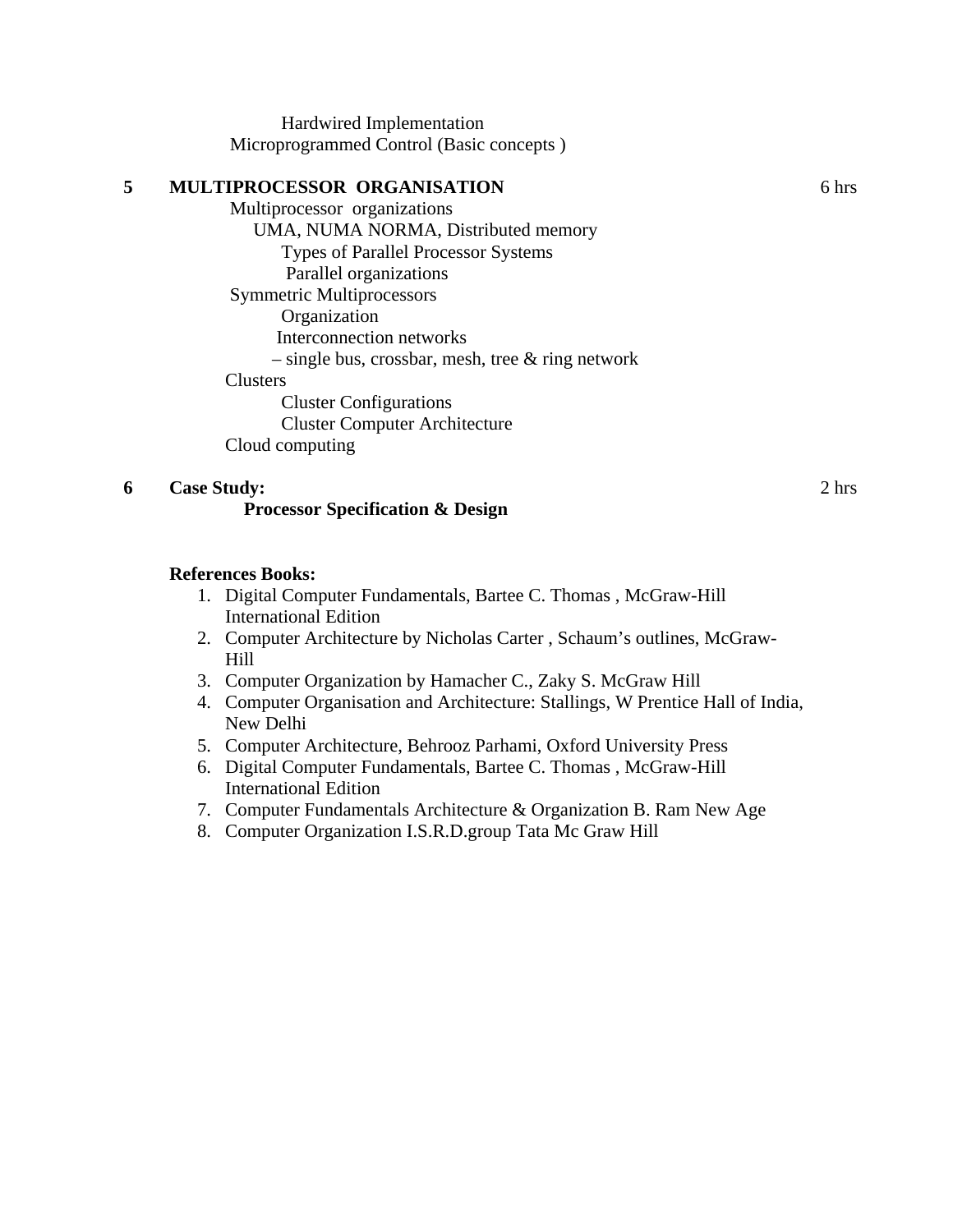| <b>Subject</b><br>Code |                               |                                                                           |                                                          | <b>Teaching Scheme</b>    |      |                     | <b>Credits Assigned</b> |      |              |
|------------------------|-------------------------------|---------------------------------------------------------------------------|----------------------------------------------------------|---------------------------|------|---------------------|-------------------------|------|--------------|
|                        |                               | <b>Subject Name</b>                                                       |                                                          | (Contact Hours per week)  |      |                     |                         |      |              |
|                        | Software                      |                                                                           | <b>Theory</b>                                            | Pract.                    | Tut. | <b>Theory</b>       | Pract.                  | Tut. | <b>Total</b> |
| <b>MCA103</b>          |                               | Engineering                                                               | 04                                                       |                           |      | 04                  |                         | --   | 04           |
|                        |                               |                                                                           |                                                          | <b>Examination Scheme</b> |      |                     |                         |      |              |
|                        |                               |                                                                           | <b>Theory</b>                                            |                           |      |                     |                         |      |              |
|                        | <b>Internal Assessment</b>    |                                                                           |                                                          | End Sem. Exam.            |      | <b>Term</b><br>Work | Pract.                  | Oral | <b>Total</b> |
| Test1                  | Test 2                        | Avg.                                                                      |                                                          | Once in a semester 1      |      |                     |                         |      |              |
| 20                     | 20                            | 20                                                                        |                                                          | 80                        |      | $-$                 | $-$                     | $-$  | 100          |
| Unit                   |                               |                                                                           |                                                          |                           |      |                     |                         |      | <b>Hrs</b>   |
|                        |                               |                                                                           |                                                          | <b>Contents</b>           |      |                     |                         |      |              |
|                        |                               | Software Engineering:                                                     |                                                          |                           |      |                     |                         |      | 4Hrs         |
| 1                      |                               | The evolving role of software                                             |                                                          |                           |      |                     |                         |      |              |
|                        | What is Software engineering? |                                                                           |                                                          |                           |      |                     |                         |      |              |
|                        |                               | Changing nature of software                                               |                                                          |                           |      |                     |                         |      |              |
| $\overline{2}$         |                               | Software Myths.<br>Approaches to system development                       |                                                          |                           |      |                     |                         |      | 5 Hrs        |
|                        |                               |                                                                           |                                                          |                           |      |                     |                         |      |              |
|                        |                               | <b>SDLC</b>                                                               |                                                          |                           |      |                     |                         |      |              |
|                        |                               | Different models their advantages and disadvantages                       |                                                          |                           |      |                     |                         |      |              |
|                        | $\circ$                       | Waterfall approach                                                        |                                                          |                           |      |                     |                         |      |              |
|                        | O<br>O                        | Iterative approach<br>Extreme programming                                 |                                                          |                           |      |                     |                         |      |              |
|                        | $\circ$                       | Rad model, JAD                                                            |                                                          |                           |      |                     |                         |      |              |
|                        | $\circ$                       | Unified process                                                           |                                                          |                           |      |                     |                         |      |              |
|                        | $\circ$                       |                                                                           | Evolutionary software process model                      |                           |      |                     |                         |      |              |
|                        |                               | ٠                                                                         | Incremental model                                        |                           |      |                     |                         |      |              |
|                        |                               |                                                                           | Spiral model                                             |                           |      |                     |                         |      |              |
|                        | Agile Model                   | Concurrent development model                                              |                                                          |                           |      |                     |                         |      |              |
| 3                      |                               | <b>Software Analysis and Design</b>                                       |                                                          |                           |      |                     |                         |      | 8 Hrs        |
|                        |                               |                                                                           |                                                          |                           |      |                     |                         |      |              |
|                        |                               | Activities of the analysis phase                                          |                                                          |                           |      |                     |                         |      |              |
|                        |                               | Fact finding methods                                                      |                                                          |                           |      |                     |                         |      |              |
|                        | $\circ$<br>$\circ$            | Conduct interviews                                                        | Review existing reports forms and procedure descriptions |                           |      |                     |                         |      |              |
|                        |                               |                                                                           |                                                          |                           |      |                     |                         |      |              |
|                        |                               | Observe & document business processes<br>$\circ$<br>Build prototypes<br>O |                                                          |                           |      |                     |                         |      |              |

- o Questionnaires
- o Conduct jad sessions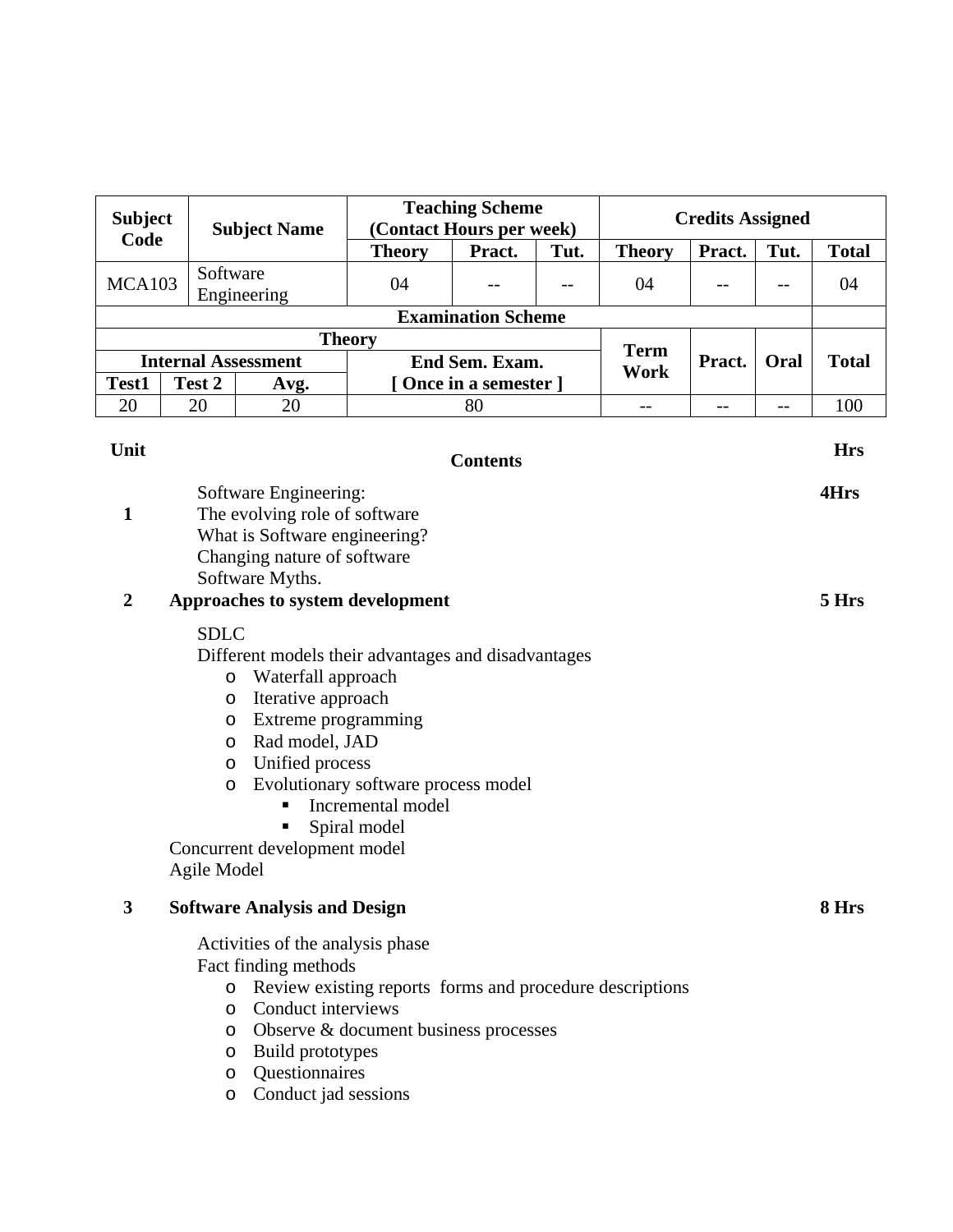Validate the requirements o Structured walkthroughs Feasibility Analysis: Types of feasibilities, Cost- benefit analysis, Payback analysis, ROI analysis, cash flow analysis. **Requirement Engineering**  Software engineering task Requirement elicitation techniques Software Requirements Specification (SRS) Software requirements: functional and non- functional domain Requirement characteristics and characterization Requirement qualities, requirement specification, requirement traceability, Requirement prioritization **4 Software Project Planning:**  Size Estimation Cost Estimation Models COCOMO, COCOMO-II **6 Hrs. 5 Software Scheduling and Tracking**  Relationship between people and Effort: Staffing Levci Estimation, Effect of schedule Change on Cost Selecting Software Engineering Tasks: Degree of Rigor, Task set selector, Task Network Schedules: Work breakdown Structure. Task Network/Activity Networks, Gantt Charts, PERT Charts, CPM **6 Hrs. 6 Design phase activities**  Develop system flowchart Structure chart o Transaction analysis o Transform analysis Software design and documentation tools Hipo chart Warnier orr diagram Designing databases Entities Relationships Attributes Normalization **6 Hrs.** 

### **7 Software Quality**

Software Quality Management Systems Software Quality Assurance Software reviews Formal Technical Reviews Overview of ISO 9001 , SEI Capability Maturity Model, Mc Calls Quality **3 Hrs**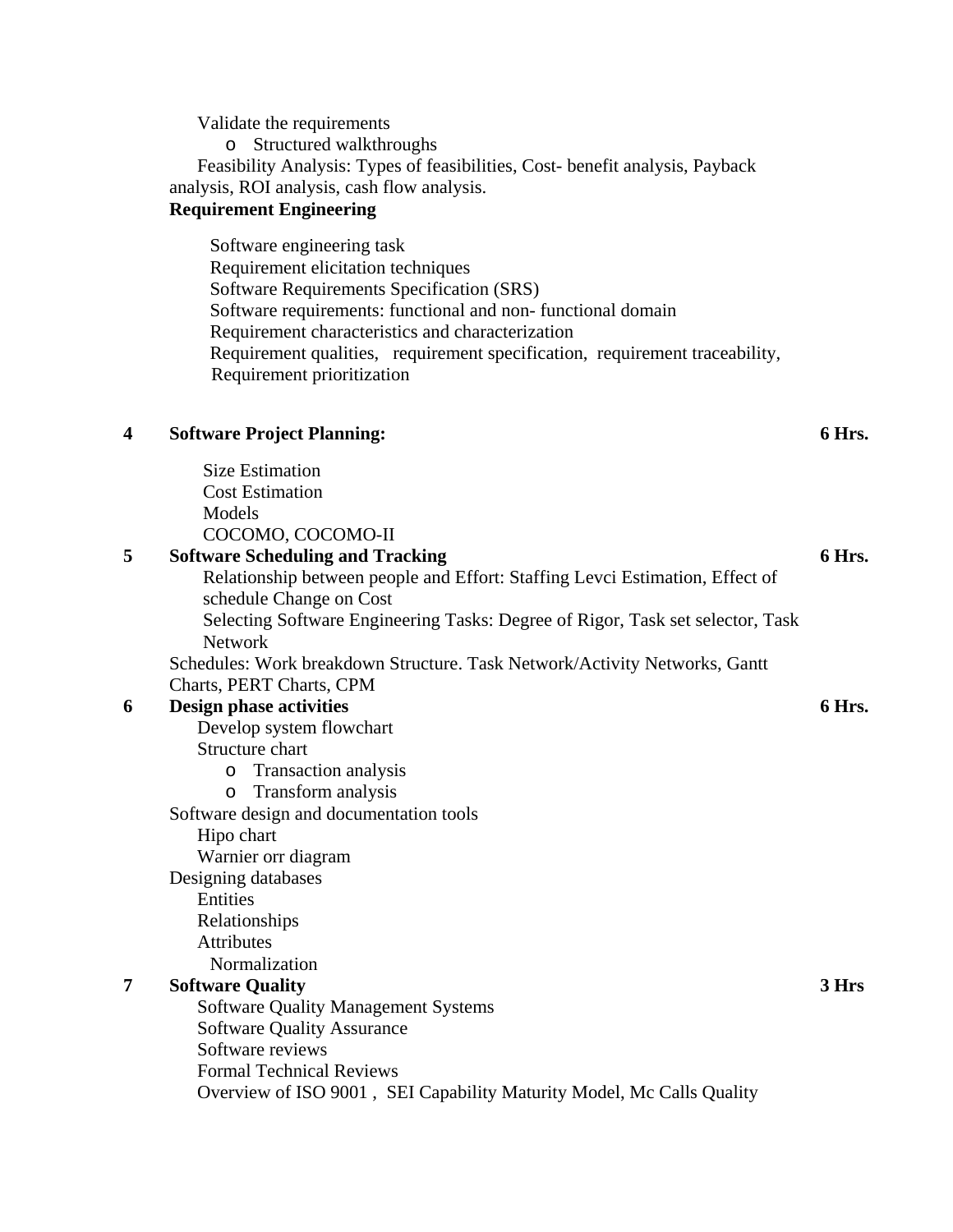Model

### **8 Software Reliability and Maintenance**

- Software Reliability
- Reliability Metrics
- Reliability Growth Modeling
- Software Reveres Engineering
- Software Maintenance Costs
- Estimation of Maintenance Costs

### **References:**

- 1. Software Engineering- A Practioner's Approach", Seventh Edition , Pressman R.S, Tata McGraw Hill Publication.
- 2. " Software Engineering" : PankajJalote.
- 3. "Software Engineering Concepts", Richard Fairley,Tata McGraw Hill Publication.
- 4. "Software Engineering Principles and Practice", Waman S. Jawadekar, Tata McGraw Hill Publication.
- 5. System Analysis and Design- Elias M. Awad
- 6. System Analysis and Design- in a changing world –John Satzinger, Robert Jackson, Stephen Burd

| <b>Subject</b><br>Code |          | <b>Subject Name</b>        | <b>Teaching Scheme</b><br>(Contact Hours per week) |                |      | <b>Credits Assigned</b> |        |       |              |
|------------------------|----------|----------------------------|----------------------------------------------------|----------------|------|-------------------------|--------|-------|--------------|
|                        |          |                            | <b>Theory</b>                                      | Pract.         | Tut. | <b>Theory</b>           | Pract. | Tut.  | <b>Total</b> |
| <b>MCA104</b>          | Discrete | Mathematics                | 04                                                 |                | $-$  | 04                      | $- -$  | $- -$ | 04           |
|                        |          |                            | <b>Examination Scheme</b>                          |                |      |                         |        |       |              |
|                        |          |                            | <b>Theory</b>                                      |                |      | <b>Term</b>             |        |       |              |
|                        |          | <b>Internal Assessment</b> |                                                    | End Sem. Exam. |      | Work                    | Pract. | Oral  | <b>Total</b> |
| <b>Test1</b>           | Test 2   | Avg.                       | [Once in a semester]                               |                |      |                         |        |       |              |
| 20                     | 20       | 20                         | 80                                                 |                |      |                         |        |       | 100          |

## **Unit Contents Hrs**

### **1 Mathematical logic**

 Propositions and logical operations Conditional Statements Methods of Proof Mathematical Induction Mathematical Statements Logic and Problem Solving Normal Forms Theory of Inference of statement calculus and predicate calculus

### **2 Relations** 9 Hrs

9 Hrs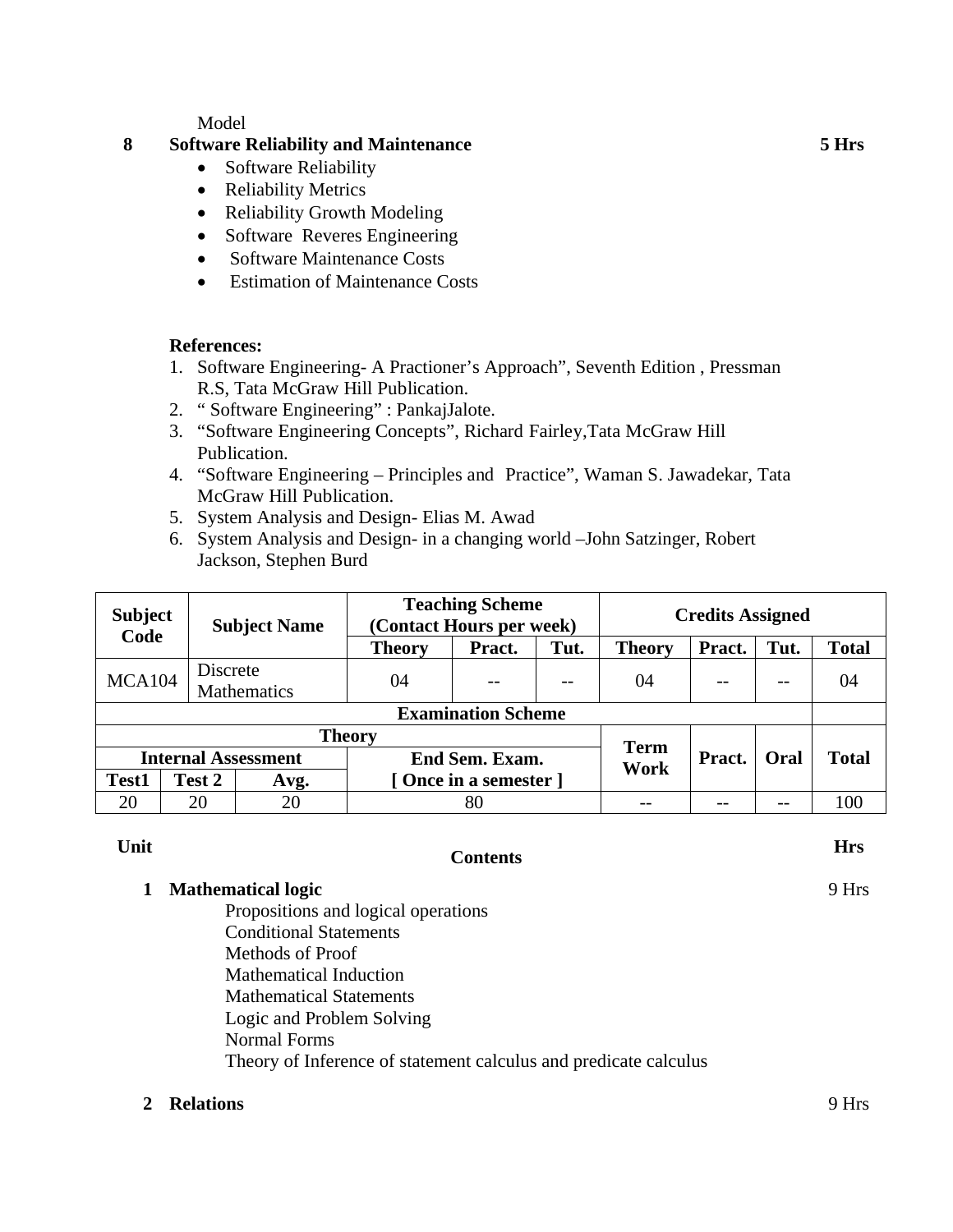|   | Product sets and partitions<br>Relations and digraphs<br>Paths in Relations and Digraphs<br>Properties of Relations<br><b>Equivalence Relations</b><br><b>Operations on Relations</b><br>Partially Orders Sets, Hasse diagram                                                                                        |       |
|---|----------------------------------------------------------------------------------------------------------------------------------------------------------------------------------------------------------------------------------------------------------------------------------------------------------------------|-------|
| 3 | <b>Semigroups and Groups</b>                                                                                                                                                                                                                                                                                         | 7 Hrs |
|   | Semigroups, Monoids<br>Products and Quotients of Semigroups<br>Groups                                                                                                                                                                                                                                                |       |
|   | Products and Quotients of Groups                                                                                                                                                                                                                                                                                     |       |
| 4 | <b>Groups and Coding</b><br>Coding of Binary Information and Error Detection<br>Decoding and Error Correction                                                                                                                                                                                                        | 4 Hrs |
| 5 | <b>Recurrence Relations</b>                                                                                                                                                                                                                                                                                          | 8 Hrs |
|   | <b>Tower of Hanoi</b><br>Iterations<br>Homogenous linear equations with constant coefficients<br>Particular Solution, Total Solution, Generating function<br>Line in a plane in general position<br>Divide and Conquer Recurrence Relations (Fast Multiplication of Integers,<br><b>Fast matrix Multiplication</b> ) |       |
| 6 | Graphs                                                                                                                                                                                                                                                                                                               | 5 Hrs |
|   | Graph<br><b>Representation of Graph</b><br>Adjacency matrix, Adjacency list<br>Euler paths and Circuits<br><b>Hamiltonian Paths and Circuits</b>                                                                                                                                                                     |       |
| 7 | <b>Language and Finite State Machines</b><br>Languages<br><b>Finite-State Machines</b>                                                                                                                                                                                                                               | 3 Hrs |
|   | <b>References</b><br>1. Discrete Mathematical Structures for Computer S Science by Kolman B and<br><b>Bushy R</b><br>2. Discrete Mathematical Structures with applications to Computer Science by<br><b>Tremblay and Manohar</b><br>3. Discrete Mathematics by C L Liu                                               |       |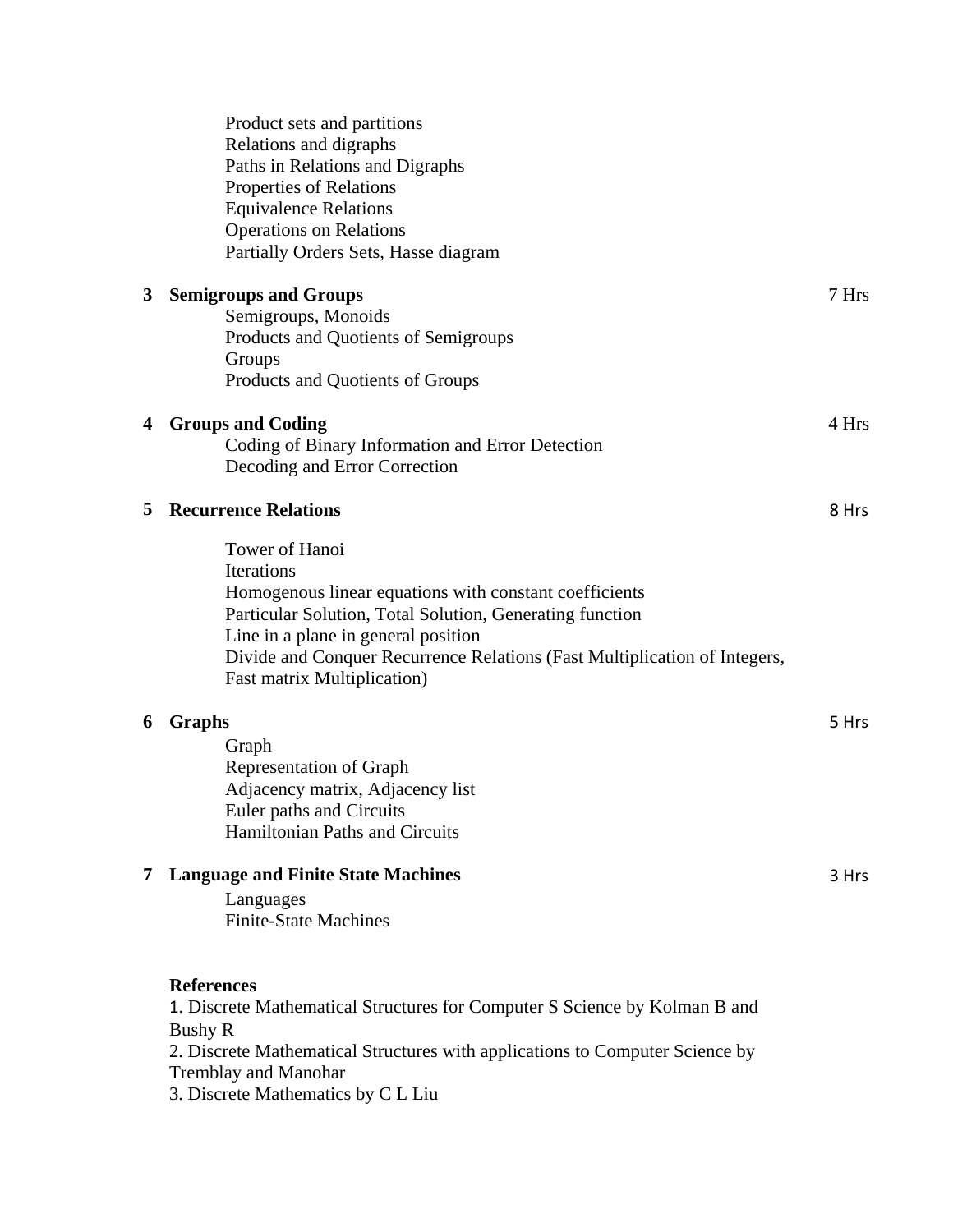- 4. Discrete Mathematics by Rosen
- 5. Discrete Mathematics by Johnsonbaugh, 6<sup>th</sup> ed.

| <b>Subject</b><br>Code |        | <b>Subject Name</b>                            | <b>Teaching Scheme</b><br>(Contact Hours per week) |                      |      |               | <b>Credits Assigned</b> |             |              |  |
|------------------------|--------|------------------------------------------------|----------------------------------------------------|----------------------|------|---------------|-------------------------|-------------|--------------|--|
|                        |        |                                                | <b>Theory</b>                                      | Pract.               | Tut. | <b>Theory</b> | Pract.                  | Tut.        | <b>Total</b> |  |
| MCA <sub>105</sub>     |        | Principals and<br>Perspective of<br>Management | 04                                                 |                      | $ -$ | 04            |                         |             | 04           |  |
|                        |        |                                                | <b>Examination Scheme</b>                          |                      |      |               |                         |             |              |  |
|                        |        |                                                | <b>Theory</b>                                      |                      |      | <b>Term</b>   |                         |             |              |  |
|                        |        | <b>Internal Assessment</b>                     |                                                    | End Sem. Exam.       |      | Work          | Pract.                  | <b>Oral</b> | <b>Total</b> |  |
| Test1                  | Test 2 | Avg.                                           |                                                    | Once in a semester 1 |      |               |                         |             |              |  |
| 20                     | 20     | 20                                             |                                                    | 80                   |      |               |                         |             | 100          |  |

### **Unit Contents Hrs**

- **1 Nature and functions of management:** importance of management, definition of management, management functions, development f management thought, contribution of F. W. Taylor, Henri Fayol, Elton Mayo, system contingency approaches to management 5 hrs
- **2 Planning :** nature of planning, importance, forms, types of planning, steps in planning, making planning effective, planning skills, strategic planning in the Indian industry 5 hrs
- **3 Decision-making:** meaning, types, steps in rational decision-making, environment 5 hrs of decision-making, common difficulties in decision-making
- **4 Organization & authority delegation and decentralization:** meaning, process of organizing, span of management, principles of organizing, organization structure, authority, responsibility. Role and Importance of Control Process, Budgeting and Variance Analysis . 7 hrs
- **5 Motivation & Leadership:** meaning and Maslow, Herzberg and Macgregor's theory of motivation, meaning of leadership, characteristics of leadership, approaches to leadership, theories of leadership 5 hrs
- **6 Staffing & training and development:** importance and need for proper staffing, recruitment, selection, placement, induction, types of training programmes, methods and selection of training method, training practices in India. 5 hrs
- **7 Performance appraisal & compensation plan:** purpose of appraisal, criteria of PA, PA methods, primary compensation, incentive compensation, pay-forperformance, non-monetary incentives. 5hrs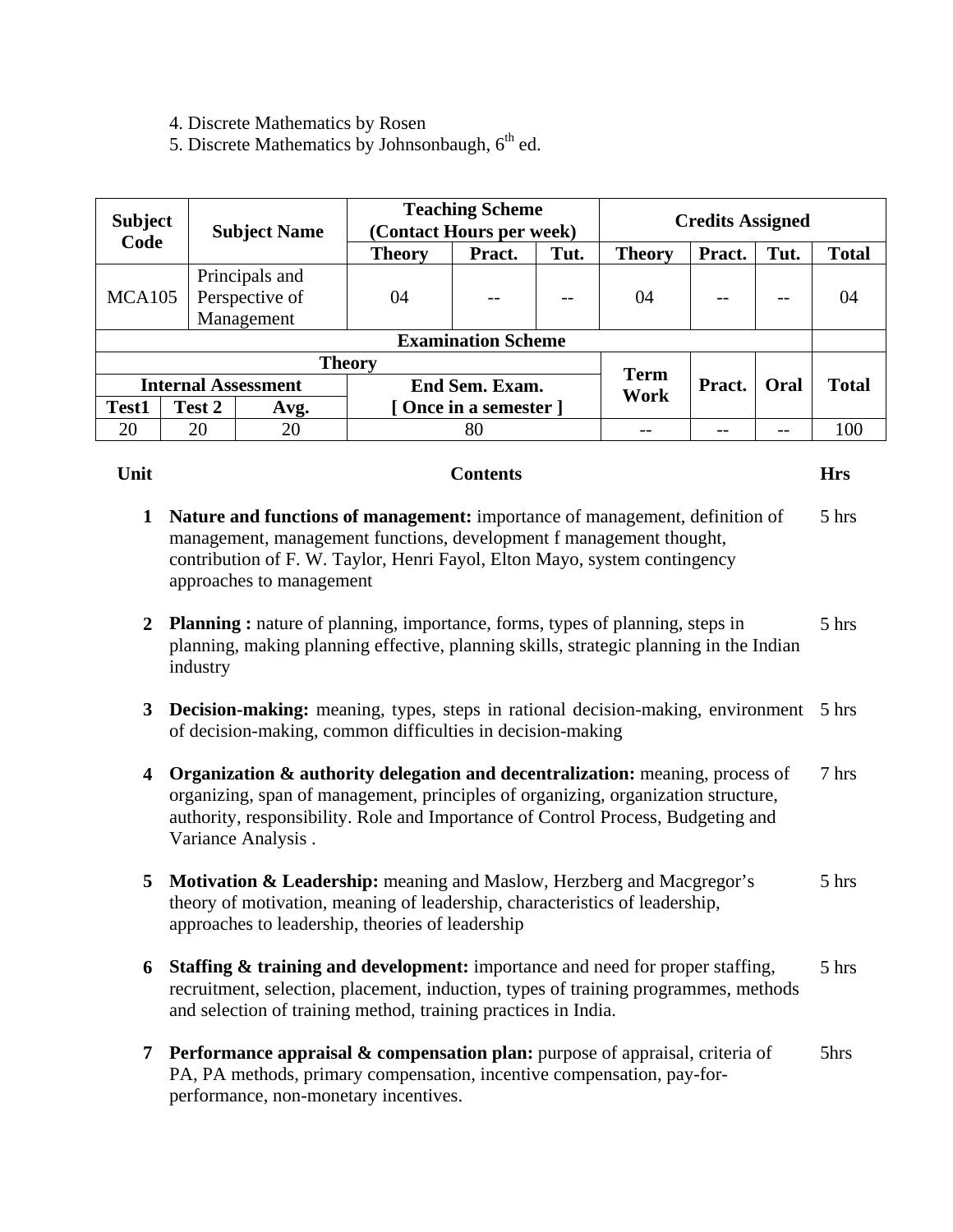**8 Marketing:** Understanding the concept of marketing, marketing mix, Product policy, New product development, Product life cycle, Channels of distribution, Marketing research. 5 hrs

### **Reference books:**

- 1. Principals & Practice of Management : L.M.Prasad
- 2. Principles of management: P.C. Tripathi and P.N. Reddy 4th edition, TMH
- 3. Marketing Management , Rama Swamy, Nama Kumari
- 4. Essential of Management , Koontz O'Donnell
- 5. HR & Personnel Management , Ashwathappa

| <b>Subject</b><br>Code | <b>Subject Name</b>                            |                                      | <b>Teaching Scheme</b><br>(Contact Hours per week) |               | <b>Credits Assigned</b> |               |      |              |  |
|------------------------|------------------------------------------------|--------------------------------------|----------------------------------------------------|---------------|-------------------------|---------------|------|--------------|--|
|                        |                                                | <b>Theory</b>                        | Pract.                                             | Tut.          | <b>Theory</b>           | Pract.        | Tut. | <b>Total</b> |  |
| L101                   | Programming and<br>S.E. Lab                    |                                      | 06                                                 | --            |                         | $\mathbf{03}$ | $-$  | 03           |  |
|                        | Programming Lab                                |                                      | 04                                                 |               |                         | 02            |      |              |  |
|                        | S.E. Lab                                       |                                      | 02                                                 |               |                         | 01            |      |              |  |
|                        |                                                | <b>Examination Scheme</b>            |                                                    |               |                         |               |      |              |  |
|                        |                                                | End Sem. Exam. [ Once in a semester] |                                                    |               |                         |               |      |              |  |
|                        |                                                | <b>Laboratory Name</b>               |                                                    |               | <b>Term</b><br>Work     | Pract.        | Oral | <b>Total</b> |  |
|                        | <b>Programming and Project Development Lab</b> |                                      |                                                    |               | 25                      | 50            | 25   | 100          |  |
| L <sub>101</sub>       | Programming Lab                                |                                      |                                                    |               | 15                      | 25            | 15   | 55           |  |
|                        | S.E. Lab                                       |                                      |                                                    |               | 10                      | 15            | 10   | 35           |  |
|                        | Journal/Documentation                          |                                      |                                                    | 10<br>$(5+5)$ |                         | 10            |      |              |  |

### **Session Contents Hrs**

### **C++ Programming Lab:**

|    | Assignment based on control structures, structures, functions  | 3 <sub>hr</sub>  |
|----|----------------------------------------------------------------|------------------|
|    | 2 Assignment based on Arrays and String                        | 3 <sub>hr</sub>  |
| 3  | Assignment based on Operator Overloading, Object And Classes   | 3 <sub>hr</sub>  |
| 4  | Assignment based on Inheritance                                | 3 <sub>hr</sub>  |
|    | 5 Assignment based on Pointer                                  | 3 <sub>hr</sub>  |
|    | <b>6</b> Assignment based on Virtual Function and Polymorphism | 3 <sub>hr</sub>  |
|    | <b>7</b> Assignment based on Streams and Files                 | 4 <sub>hr</sub>  |
| 8  | Assignment based on Templates And Exceptions                   | 4 <sup>hr</sup>  |
| 9  | Assignment based on The Standard Template Library              | 4 <sup>hr</sup>  |
| 10 | Mini project in $C++$                                          | 10 <sub>hr</sub> |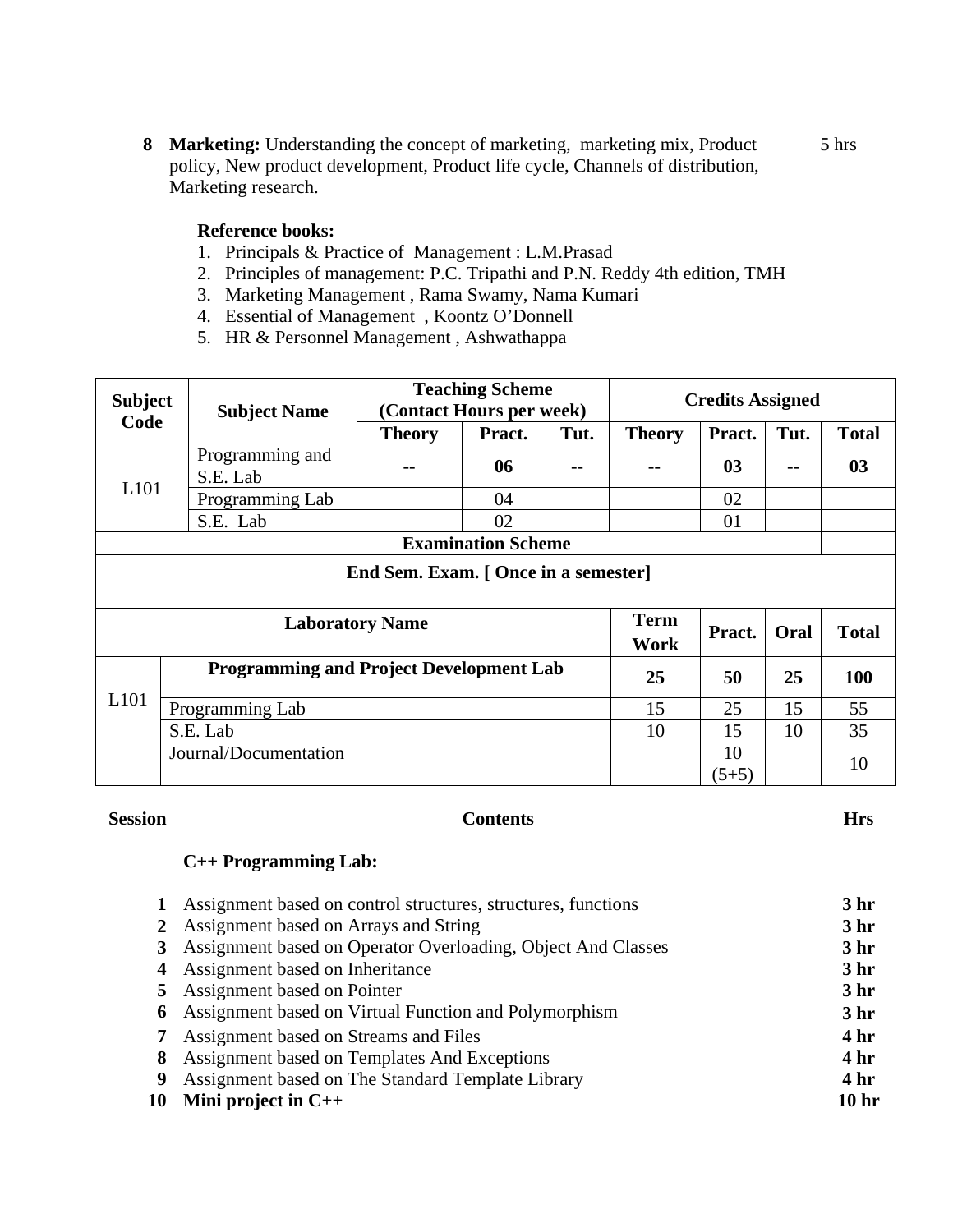## **Software Engineering Lab:**

|                               |                                           | <b>Introduction to Software Engineering CASE tools.</b>                                                                                                                                                            |                         | 2 Hrs |
|-------------------------------|-------------------------------------------|--------------------------------------------------------------------------------------------------------------------------------------------------------------------------------------------------------------------|-------------------------|-------|
| 2                             | <b>Creating a Project Plan or WBS</b>     |                                                                                                                                                                                                                    |                         |       |
|                               | ٠<br>٠<br>Gantt chart<br>٠                | Establishing the Project Start or Finish Date<br><b>Entering Tasks</b><br><b>Attach Supporting Information</b><br><b>Entering Task Durations</b><br><b>Setting Task Constraints (Milestones)</b><br>Pert/CPM chart |                         | 3 Hrs |
| 3                             | <b>Working with</b>                       |                                                                                                                                                                                                                    |                         |       |
|                               | $\bullet$                                 | Degree of Rigor, Task set selector, Task Network                                                                                                                                                                   |                         |       |
|                               |                                           | Estimate the Man power effort required for a project.<br>Calculate size the project.                                                                                                                               |                         | 3 Hrs |
| 4                             | <b>Managing Project Cost</b>              |                                                                                                                                                                                                                    |                         | 3 Hrs |
| 5                             |                                           | Solving examples using COCOMO and COCOMO II models                                                                                                                                                                 |                         | 3 Hrs |
| 6                             | <b>Case studies on Quality Standards.</b> |                                                                                                                                                                                                                    |                         |       |
|                               |                                           |                                                                                                                                                                                                                    |                         | 3 Hrs |
| 7                             |                                           | Case Study of any sample Project using MS Project                                                                                                                                                                  |                         | 3 Hrs |
| ıbject<br>$\Delta \mathbf{A}$ | <b>Subject Name</b>                       | <b>Teaching Scheme</b><br>(Contact Hours per week)                                                                                                                                                                 | <b>Credits Assigned</b> |       |

| <b>Subject</b> | <b>Subject Name</b>                                                                       | Teaching Deneme<br>(Contact Hours per week) |        |       | <b>Credits Assigned</b> |        |      |              |
|----------------|-------------------------------------------------------------------------------------------|---------------------------------------------|--------|-------|-------------------------|--------|------|--------------|
| Code           |                                                                                           | <b>Theory</b>                               | Pract. | Tut.  | <b>Theory</b>           | Pract. | Tut. | <b>Total</b> |
|                | Lab $II - Web$<br><b>Technology &amp;</b><br><b>Web Project</b><br><b>Development Lab</b> | $-$                                         | 06     | $- -$ | --                      | 03     | --   | 03           |
| L102           | Web Technology<br>Lab                                                                     |                                             | 04     |       |                         | 02     |      |              |
|                | Web Project<br>Development Lab                                                            |                                             | 02     |       |                         | 01     |      |              |
|                |                                                                                           | <b>Examination Scheme</b>                   |        |       |                         |        |      |              |
|                |                                                                                           | End Sem. Exam. [ Once in a semester]        |        |       |                         |        |      |              |
|                | <b>Laboratory Name</b>                                                                    |                                             |        |       | <b>Term</b><br>Work     | Pract. | Oral | <b>Total</b> |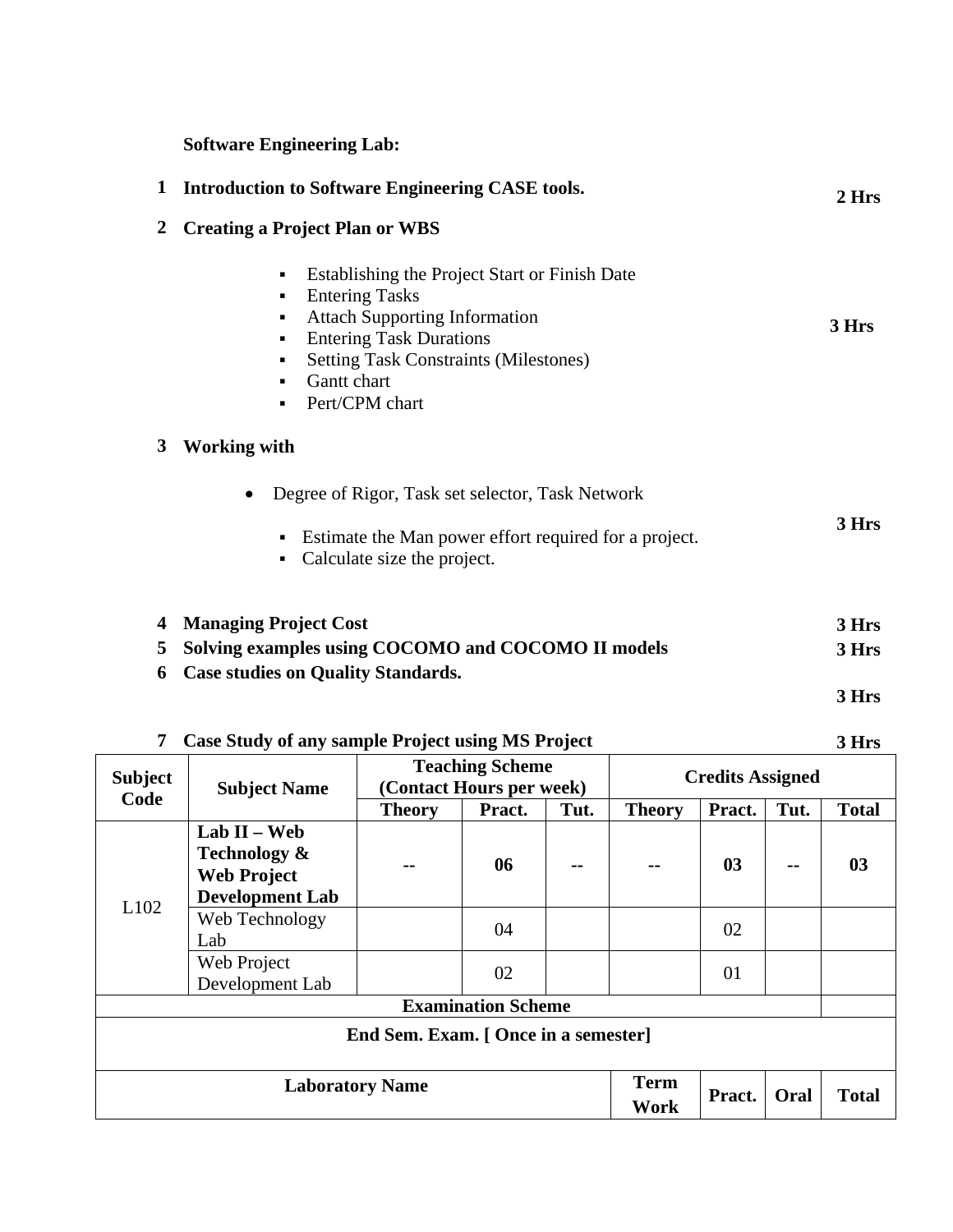|      | Lab II – Web Technology & Web Project<br><b>Development Lab</b> | 25 | 50      | 25 | <b>100</b> |
|------|-----------------------------------------------------------------|----|---------|----|------------|
| L102 | Web Technology Lab                                              |    | 25      |    |            |
|      | Web Project Development Lab                                     | 10 |         | 10 |            |
|      | Journal/Documentation                                           |    | 10      |    |            |
|      |                                                                 |    | $(5+5)$ |    |            |

| <b>Session</b>          | <b>Contents</b>                                                                 | <b>Hrs</b>       |
|-------------------------|---------------------------------------------------------------------------------|------------------|
| $\mathbf{1}$            | <b>Introduction to the Web</b>                                                  | 6 hrs            |
|                         | Web Browser, Web Server, XAMPP, Web Development Cycle                           |                  |
|                         | Web publishing, Static Web contents, Dynamic Web contents                       |                  |
|                         | <b>Introduction to HTML</b>                                                     |                  |
|                         | HTML fundamentals, HTML Tags, Elements and Attributes                           |                  |
|                         | Structure of HTML code, Lists                                                   |                  |
|                         | <b>Block Level tags</b>                                                         |                  |
|                         | Block formatting, Heading, Paragraph, Comments,                                 |                  |
|                         | Text alignments and Font size.                                                  |                  |
|                         | <b>Text Level tags</b>                                                          |                  |
|                         | Bold Italic, Underlined, Strikethrough, Superscript, Subscript                  |                  |
|                         | (Lab Assignment: Develop web pages based on above tags)                         |                  |
|                         | <b>HTML</b>                                                                     | 6 hrs            |
|                         | Inserting graphics, Linking and Scaling images.                                 |                  |
| $\boldsymbol{2}$        | Table, Frameset, Forms                                                          |                  |
|                         | (Lab Assignment: Develop web pages based on above tags)                         |                  |
| $\mathbf{3}$            | <b>Cascading Style Sheets</b>                                                   | 6 <sub>hrs</sub> |
|                         | The usefulness of Style Sheets, Creating Style sheets, Classes and Pseudo       |                  |
|                         | Classes, CSS Tags                                                               |                  |
|                         | (Lab Assignment: Develop small website based on above HTML tags & by using CSS) |                  |
| $\overline{\mathbf{4}}$ | <b>PHP</b>                                                                      | 6 hrs            |
|                         | PHP Essentials, Installation and Configuration files                            |                  |
|                         | Variables, constants, Operators, Control Structures,                            |                  |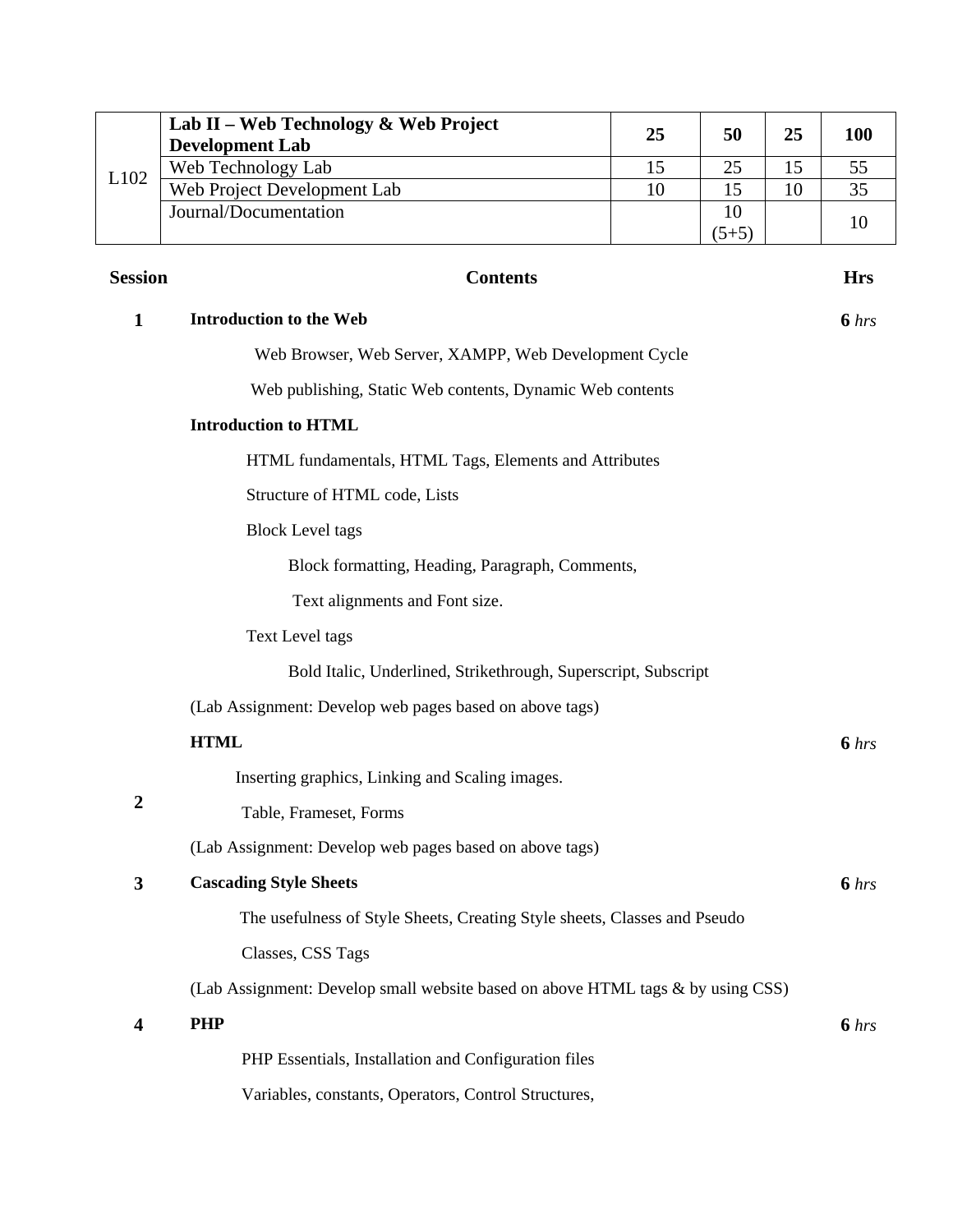|                | (Lab Assignment: Develop small web application based on above Syllabus)                                                                                                                                                                                                                                                                                                                                                                                                                           |       |
|----------------|---------------------------------------------------------------------------------------------------------------------------------------------------------------------------------------------------------------------------------------------------------------------------------------------------------------------------------------------------------------------------------------------------------------------------------------------------------------------------------------------------|-------|
| 5              | <b>PHP</b>                                                                                                                                                                                                                                                                                                                                                                                                                                                                                        | 6 hrs |
|                | Strings, Array                                                                                                                                                                                                                                                                                                                                                                                                                                                                                    |       |
|                | (Lab Assignment: Develop small web application based on above Syllabus)                                                                                                                                                                                                                                                                                                                                                                                                                           |       |
| 6              | <b>PHP</b>                                                                                                                                                                                                                                                                                                                                                                                                                                                                                        | 6 hrs |
|                | Functions, Built-in PHP Function Libraries, Forms                                                                                                                                                                                                                                                                                                                                                                                                                                                 |       |
|                | (Lab Assignment: Develop small web application based on above Syllabus)                                                                                                                                                                                                                                                                                                                                                                                                                           |       |
| $\overline{7}$ | <b>PHP</b>                                                                                                                                                                                                                                                                                                                                                                                                                                                                                        | 6 hrs |
|                | Data Validation, File Handling (Including and Requiring Files,                                                                                                                                                                                                                                                                                                                                                                                                                                    |       |
|                | Reading and Writing Files, Allowing Users to Download Files)                                                                                                                                                                                                                                                                                                                                                                                                                                      |       |
|                | (Lab Assignment: Develop small web application based on above Syllabus)                                                                                                                                                                                                                                                                                                                                                                                                                           |       |
| 8              | <b>MYSQL</b>                                                                                                                                                                                                                                                                                                                                                                                                                                                                                      | 6 hrs |
|                | Introduction about Database, Data Types, DML, DDL, Aggregate functions                                                                                                                                                                                                                                                                                                                                                                                                                            |       |
|                | Data Time functions                                                                                                                                                                                                                                                                                                                                                                                                                                                                               |       |
|                | (Lab Assignment: Develop small web application based on above Syllabus)                                                                                                                                                                                                                                                                                                                                                                                                                           |       |
| 9              | <b>PHP</b>                                                                                                                                                                                                                                                                                                                                                                                                                                                                                        | 6 hrs |
|                | PHP ODBC, Sessions, Cookies, FTP, GET and POST data, HTTP Headers,                                                                                                                                                                                                                                                                                                                                                                                                                                |       |
|                | <b>HTTP</b> Authentication                                                                                                                                                                                                                                                                                                                                                                                                                                                                        |       |
|                | (Lab Assignment: Develop small web application based on above Syllabus)                                                                                                                                                                                                                                                                                                                                                                                                                           |       |
| 10             | PHP                                                                                                                                                                                                                                                                                                                                                                                                                                                                                               | 6 hrs |
|                | GET and POST data, HTTP Headers, HTTP Authentication                                                                                                                                                                                                                                                                                                                                                                                                                                              |       |
|                | (Lab Assignment: Develop small web application based on above Syllabus)                                                                                                                                                                                                                                                                                                                                                                                                                           |       |
|                | <b>Reference Books:</b>                                                                                                                                                                                                                                                                                                                                                                                                                                                                           |       |
|                | Textbook of Web Design - Joel Sklar, Cengage Learning<br>1.<br>2. HTML: The Complete Reference - Thomas A. Powel<br>Web Technologies - Uttam K. Roy, Oxford<br>3.<br>4. Head First PHP and MySQL- Oreilly Publication<br>5. PHP: The Complete Reference - Steven Holzner<br>6. PHP and MySQL Web Development (3rd Edition)- Luke Welling, Laura<br>Thomson<br>7. Developing Web Applications, Ralph Moseley, WSEwiley<br>8. PHP for the Web: Visual QuickStart Guide, 4/e - Larry Ullman, Pearson |       |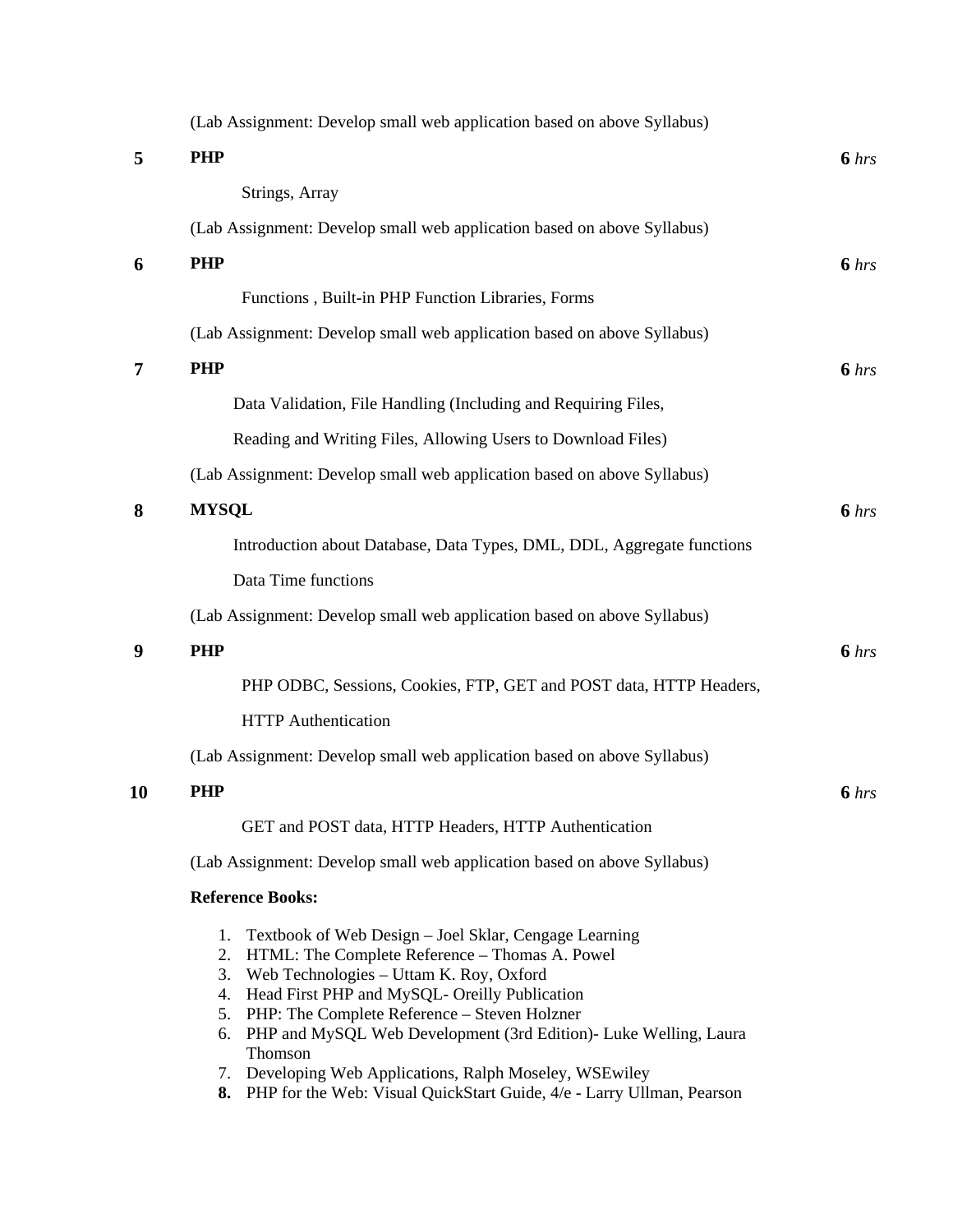Education

**9.** PHP 6 and MySQL 5 for Dynamic Web Sites: Visual Quick Pro Guide, Larry Ullman, Pearson Education

| <b>Subject</b>     |                            | <b>Subject Name</b> | <b>Teaching Scheme</b><br>(Contact Hours per week) |                           |       | <b>Credits Assigned</b> |        |      |              |
|--------------------|----------------------------|---------------------|----------------------------------------------------|---------------------------|-------|-------------------------|--------|------|--------------|
| Code               |                            |                     | <b>Theory</b>                                      | Pract.                    | Tut.  | <b>Theory</b>           | Pract. | Tut. | <b>Total</b> |
| MCA <sub>201</sub> |                            | Data Structures     | 04                                                 |                           | $- -$ | 04                      | --     |      | 04           |
|                    |                            |                     |                                                    | <b>Examination Scheme</b> |       |                         |        |      |              |
|                    |                            |                     | <b>Theory</b>                                      |                           |       |                         |        |      |              |
|                    | <b>Internal Assessment</b> |                     |                                                    | End Sem. Exam.            |       | <b>Term</b><br>Work     | Pract. | Oral | <b>Total</b> |
| Test1              | Test 2                     | Avg.                | [Once in a semester]                               |                           |       |                         |        |      |              |
| 20                 | 20                         | 20                  |                                                    | 80                        |       |                         |        |      | 100          |

### **SEMESTER II**

## **Unit Contents Hrs**

8 hrs

| $\mathbf{1}$   | <b>Introductions</b><br>Algorithm                                                                                                                                                                                                                                                                                                                                                                 | 7 hrs |
|----------------|---------------------------------------------------------------------------------------------------------------------------------------------------------------------------------------------------------------------------------------------------------------------------------------------------------------------------------------------------------------------------------------------------|-------|
|                | specification: Pseudo code conventions, Recursive Algorithms, Recursion Tree                                                                                                                                                                                                                                                                                                                      |       |
|                | Method. Performance Analysis: Space Complexity, Time Complexity, Amortized                                                                                                                                                                                                                                                                                                                        |       |
|                | complexity, Asymptotic Notations (Big O, Omega, Theta). Practical complexities,                                                                                                                                                                                                                                                                                                                   |       |
|                | Performance measurement.                                                                                                                                                                                                                                                                                                                                                                          |       |
|                | Sorting Techniques: Bubble, Insertion, Selection, Shell, Radix, Quick.                                                                                                                                                                                                                                                                                                                            |       |
|                | Searching Technique: Sequential Search & Binary Search.                                                                                                                                                                                                                                                                                                                                           |       |
| $\overline{2}$ | Algorithms to implement Link list (create structure, insert, delete, sort, search),<br>Doubly Link List (create structure, insert, delete, sort, search), Circular link<br>list(create structure, insert, delete, sort, search). Multi link list: (Insertion $\&$<br>Deletion) Stack (PUSH, POP Delete), Queue(Add, Remove): Simple queue,<br>Double ended queue, circular queue, Priority Queue. | 6 hrs |
| 3              | <b>Hash Function:</b><br>Different Hashing Techniques, Address calculation Techniques, Common hashing<br>functions, Collision resolution techniques: Linear probe, quadratic prob, Key Offset.<br>Rehashing. Double hashing. Link list addressing.                                                                                                                                                | 6 hrs |

### 4 **Introduction to Trees** :

General trees, Binary Tree, Binary tree traversal (Pre Order, In order, Post Order) DFS & BFS traversal of binary tree, Conversion from Tree to binary tree. Expression Tree: Prefix, Infix , Post fix notations of expression tree, Algorithms to Convert from prefix to infix & post fix etc. Binary Search Tree algorithm to implement BST, AVL Trees: concept and problems. Algorithms to rotate AVL Tree. Binary Threaded Tree, Huffman Tree.

5 **Heap:** Heap Structure, Min heap , Max heap, Basic algorithms: Reheap up & 4 hrs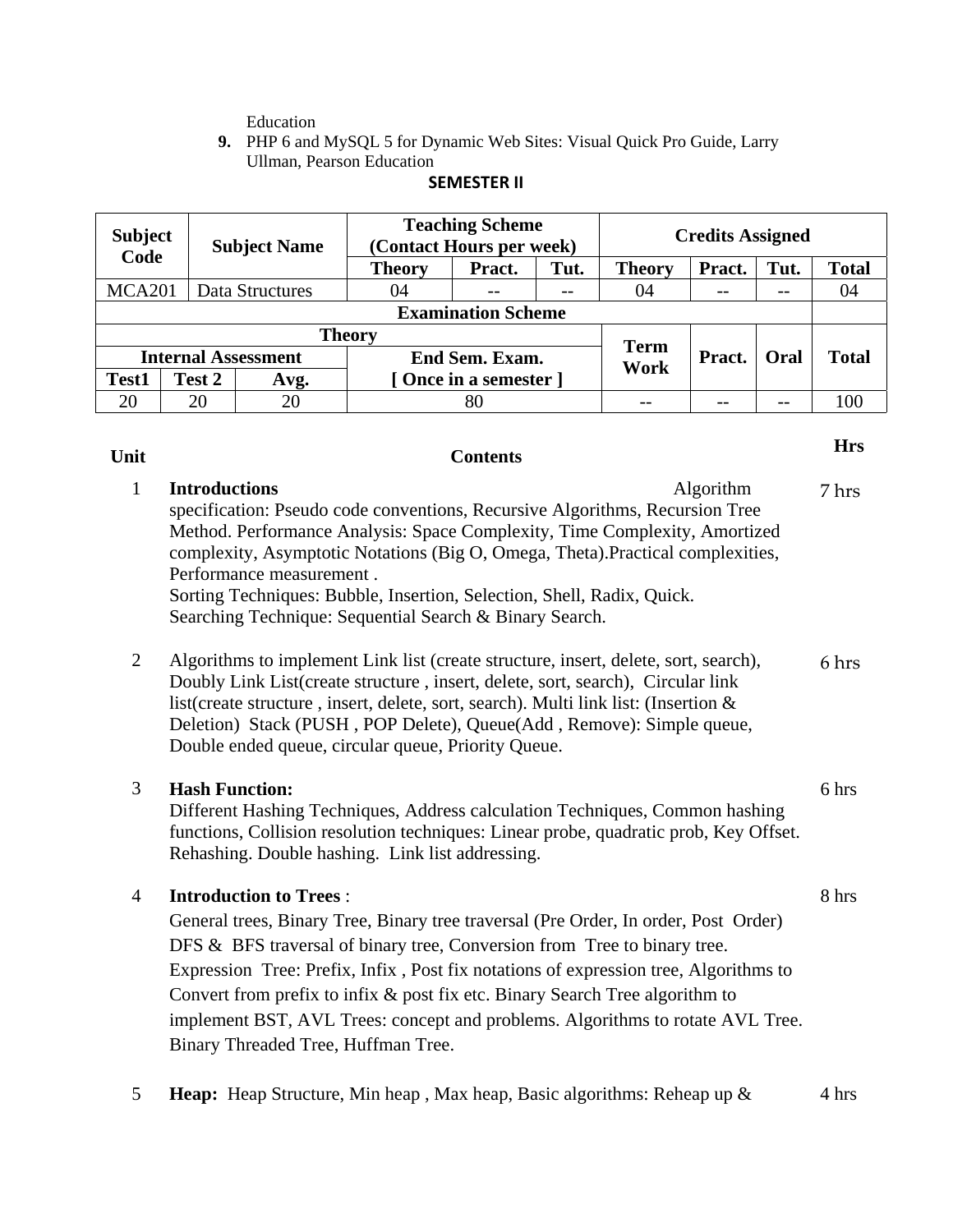|                |                          | Reheap down, Build Heap, Insertion and Deletion in Heap Tree.                                                                                                                                                                      |       |
|----------------|--------------------------|------------------------------------------------------------------------------------------------------------------------------------------------------------------------------------------------------------------------------------|-------|
| 6              | <b>Multi ways Trees:</b> | B-Tree(Insert node, delete node, search node, split node), Traversal of B Tree.<br>Introduction to B <sup>*</sup> Tree.<br>Comparison between B & B* Tree                                                                          | 4 hrs |
| $\overline{7}$ |                          | <b>Graphs:</b> Terminology & Operations<br>Graph Traversals(DFS and BFS)<br>Graph Storage Structure(Adjacency Matrix, Adjacency list)<br><b>Cost Adjacency Matrix</b><br>Minimum spanning Tree( using Prims & Krushkal Algorithms) | 6 hrs |
| 8              |                          | Divide and Conquer, Back Tracking Method.<br>Dynamic programming: All pair shortest Path, Single source Shortest Path<br>(Dijkstra, Warshell etc.)                                                                                 | 4 hrs |
|                | <b>References:</b>       |                                                                                                                                                                                                                                    |       |
|                |                          | 1. Data Structure A Pseudocode Approach with C "Richard F Gilberg"<br>Behrouz A Forouzan<br>2. Shaum's Outlines Data Structure Seymour Lipschutz TMH                                                                               |       |
|                |                          | 3. Data Structures & Program Design in C "Robert Kruse C L Tondo<br><b>Bruce Leung Pearson</b>                                                                                                                                     |       |
|                |                          | 4. Data Structure using C " AM Tanenbaum, Y Langsam & MJ Augenstein<br>Prentice Hall".                                                                                                                                             |       |
|                |                          | 5. An Introduction to Structure with application "Jean Paul Trembly and<br>Paul Sorenson"                                                                                                                                          |       |
|                | 6.                       | Data Structure and Program Design in C "RL Kruse, BP Leung & CL<br><b>Tondo Prentice Hall</b>                                                                                                                                      |       |

7. Data Structure & Algorithm Analysis in C " Weiss, Mark Allen Addison Wesley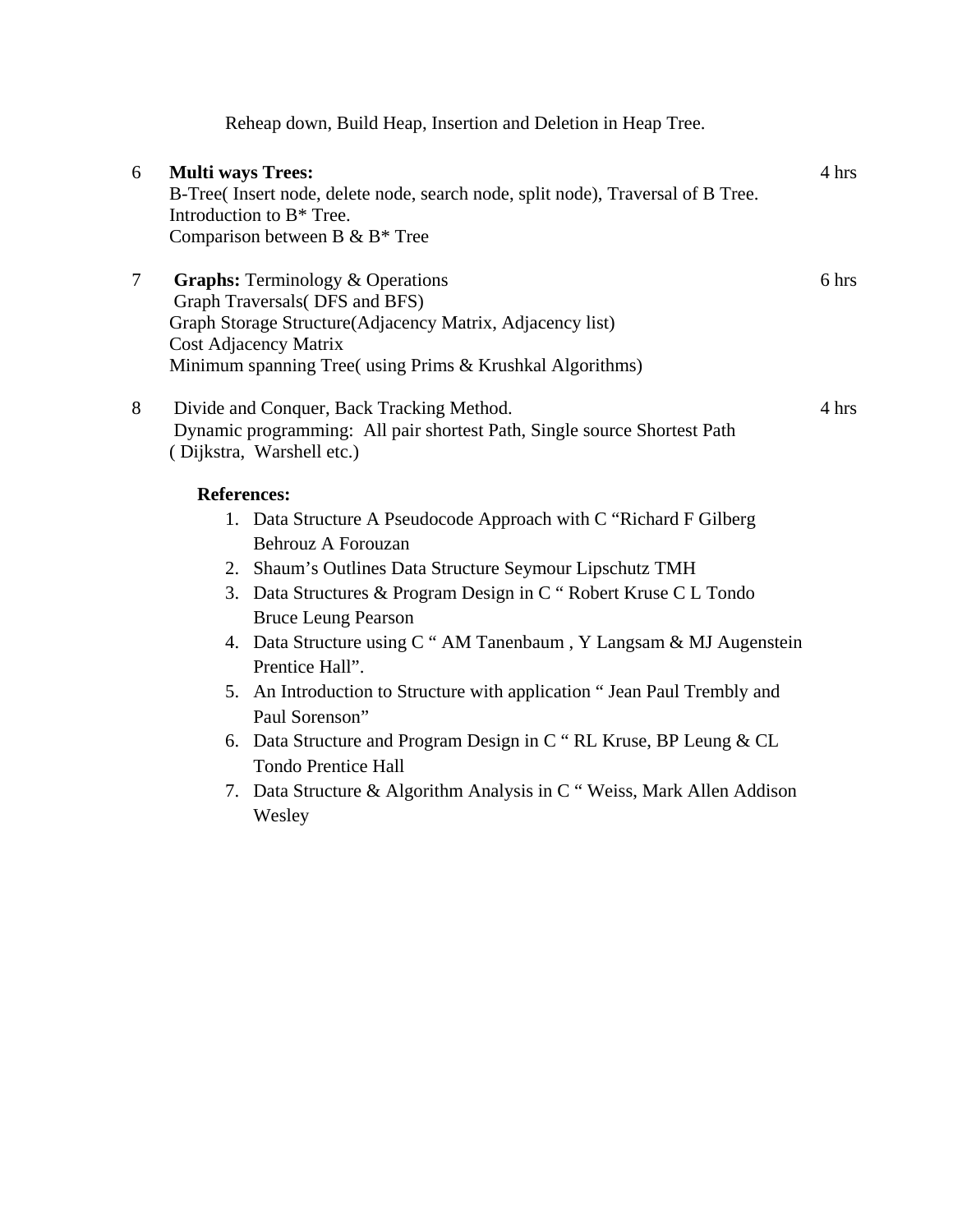| <b>Subject</b> |                            |                                                      | <b>Teaching Scheme</b><br><b>Credits Assigned</b><br>(Contact Hours per week) |                           |      |                     |        |      |              |
|----------------|----------------------------|------------------------------------------------------|-------------------------------------------------------------------------------|---------------------------|------|---------------------|--------|------|--------------|
| Code           |                            | <b>Subject Name</b>                                  |                                                                               |                           |      |                     |        |      |              |
|                |                            |                                                      | <b>Theory</b>                                                                 | Pract.                    | Tut. | <b>Theory</b>       | Pract. | Tut. | <b>Total</b> |
| <b>MCA202</b>  |                            | <b>Operating System</b>                              | 04                                                                            |                           |      | 04                  | --     | --   | 04           |
|                |                            |                                                      |                                                                               | <b>Examination Scheme</b> |      |                     |        |      |              |
|                |                            |                                                      | <b>Theory</b>                                                                 |                           |      |                     |        |      |              |
|                | <b>Internal Assessment</b> |                                                      |                                                                               | End Sem. Exam.            |      | <b>Term</b><br>Work | Pract. | Oral | <b>Total</b> |
| Test1          | Test 2                     | Avg.                                                 |                                                                               | [Once in a semester]      |      |                     |        |      |              |
| 20             | 20                         | 20                                                   |                                                                               | 80                        |      | $-$                 | $-$    | $-$  | 100          |
|                |                            |                                                      |                                                                               |                           |      |                     |        |      |              |
| Unit           |                            |                                                      |                                                                               | <b>Contents</b>           |      |                     |        |      | <b>Hrs</b>   |
| 1              |                            | <b>Introduction to System Software</b>               |                                                                               |                           |      |                     |        |      | 3 hrs        |
|                |                            | $\triangleright$ Overview of all system softwares :- |                                                                               |                           |      |                     |        |      |              |
|                |                            | Compiler                                             |                                                                               |                           |      |                     |        |      |              |
|                |                            | Assembler                                            |                                                                               |                           |      |                     |        |      |              |
|                |                            | Linker                                               |                                                                               |                           |      |                     |        |      |              |
|                |                            | Loader                                               |                                                                               |                           |      |                     |        |      |              |
|                |                            | Operating system                                     |                                                                               |                           |      |                     |        |      |              |
|                |                            | I/O manager                                          |                                                                               |                           |      |                     |        |      |              |
|                |                            |                                                      |                                                                               |                           |      |                     |        |      |              |
| $\overline{2}$ |                            | <b>Fundamentals of Operating System:-</b>            |                                                                               |                           |      |                     |        |      | 3 hrs        |
|                |                            | $\triangleright$ OS services and Components          |                                                                               |                           |      |                     |        |      |              |
|                | ➤                          | Multitasking, Multiprogramming, Multiprocessing      |                                                                               |                           |      |                     |        |      |              |
|                | ➤                          | Time Sharing                                         |                                                                               |                           |      |                     |        |      |              |
|                | ➤                          | <b>Buffering</b>                                     |                                                                               |                           |      |                     |        |      |              |
|                | ➤                          | Spooling                                             |                                                                               |                           |      |                     |        |      |              |
|                | ➤                          | Distributed OS                                       |                                                                               |                           |      |                     |        |      |              |
|                |                            |                                                      |                                                                               |                           |      |                     |        |      |              |
| 3              |                            | <b>Process and Thread Management</b>                 |                                                                               |                           |      |                     |        |      | 5 hrs        |
|                | ➤                          | Concept of process and threads                       |                                                                               |                           |      |                     |        |      |              |
|                | ➤                          | Process states                                       |                                                                               |                           |      |                     |        |      |              |
|                |                            | Process management                                   |                                                                               |                           |      |                     |        |      |              |
|                |                            | $\triangleright$ Context switching                   |                                                                               |                           |      |                     |        |      |              |
|                | ➤                          | Interaction between processes and OS                 |                                                                               |                           |      |                     |        |      |              |
|                | ➤                          | Multithreading                                       |                                                                               |                           |      |                     |        |      |              |
|                |                            | $\triangleright$ Example OS : Linux                  |                                                                               |                           |      |                     |        |      |              |
|                |                            |                                                      |                                                                               |                           |      |                     |        |      |              |
| 4              |                            | <b>Concurrency Control</b>                           |                                                                               |                           |      |                     |        |      | 7 hrs        |
|                |                            | $\triangleright$ Concurrency and Race Conditions     |                                                                               |                           |      |                     |        |      |              |
|                |                            | $\triangleright$ Mutual exclusion requirements       |                                                                               |                           |      |                     |        |      |              |
|                | ➤                          | Software and hardware solutions                      |                                                                               |                           |      |                     |        |      |              |
|                | ➤                          | Semaphores                                           |                                                                               |                           |      |                     |        |      |              |
|                | ➤                          | Monitors                                             |                                                                               |                           |      |                     |        |      |              |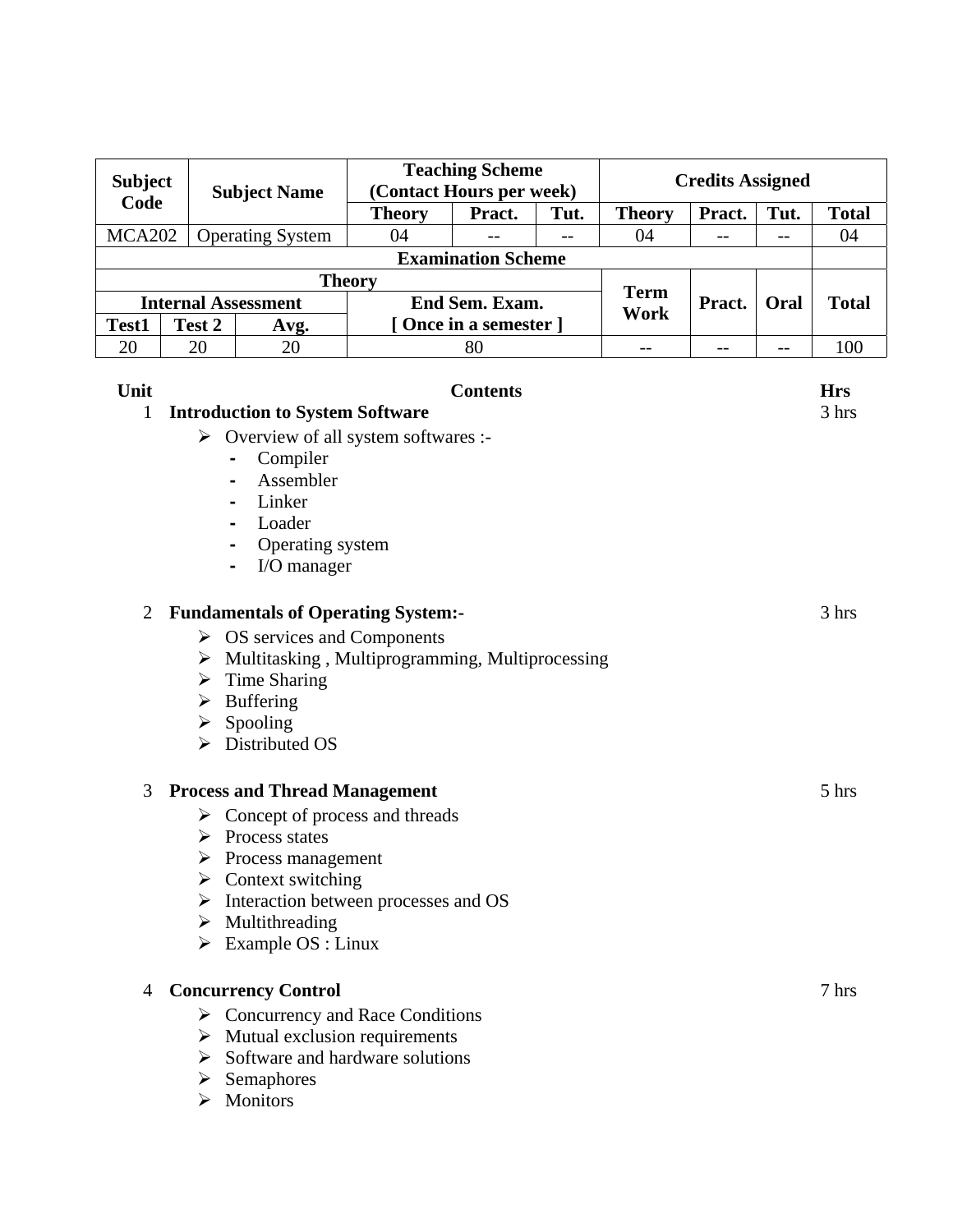- $\triangleright$  Classical IPC problems and solutions
- $\triangleright$  Deadlock
	- Characterization
	- Detection
	- Recovery
	- Avoidance and Prevention

### 5 **Memory Management**

- $\triangleright$  Memory partitioning
- $\triangleright$  Swapping
- $\triangleright$  Paging
- $\triangleright$  Segmentation
- $\triangleright$  Virtual memory
	- Overlays
	- Demand paging
	- Performance of Demand paging
	- Virtual memory concepts
- $\triangleright$  Page replacement algorithms
- $\triangleright$  Allocation algorithms
- $\triangleright$  Example OS : Linux

### 6 **I/O Systems**

- ¾ Secondary-Storage Structure
	- Disk structure
	- Disk scheduling
	- Disk management
	- Swap-space management
	- Disk reliability
	- Stable storage implementation
- $\triangleright$  Introduction to clock
	- Clock hardware
	- Clock software

### 7 **File systems**

- $\triangleright$  File concept
- $\triangleright$  File support
- $\triangleright$  Access methods
- ¾ Allocation methods
- **▶** Directory systems
- $\triangleright$  File protection
- $\triangleright$  Free space management
- $\triangleright$  Example OS : Linux

### 8 **Protection & Security**

 $\triangleright$  Protection

# 4 hrs

7 hrs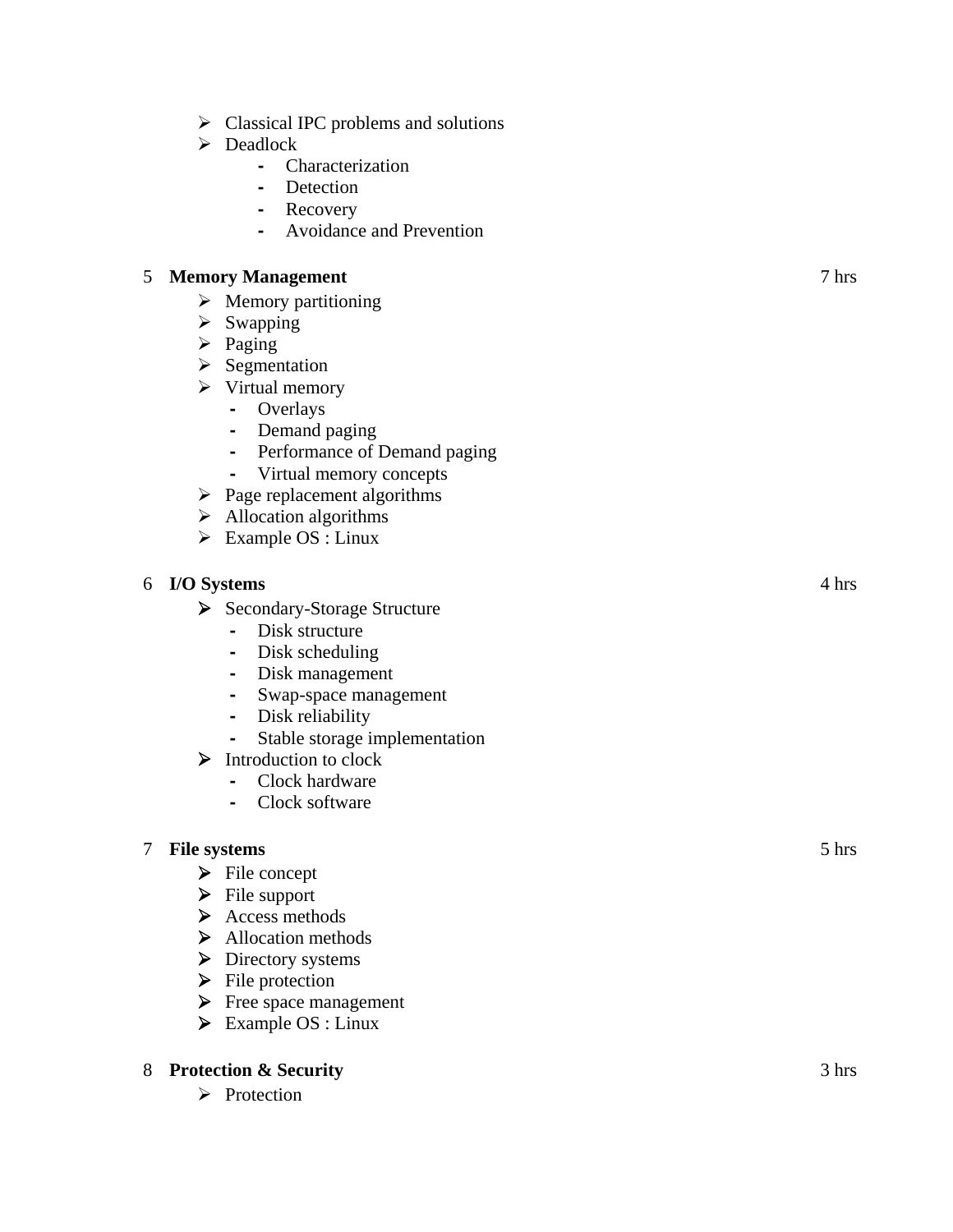- Goals of protection
- Domain of protection
- Access matrix
- Implementation of access matrix
- Revocation of access rights
- $\triangleright$  Security
	- The security problem
	- Authentication
	- One-Time passwords
	- Threats
- $\triangleright$  Example OS: Linux

### 9 **Case Study**

¾ Android OS

3 hrs

### **Reference Books**

- **1.** Operating System Concepts (7th Ed) by Silberschatz and Galvin, Wiley, 2000.
- **2.** Operating Systems (5th Ed) Internals and Design Principles by William Stallings, Prentice Hall, 2000.
- **3.** Modern Operating Systems by Andrew S Tanenbaum, Prentice Hall India, 1992.
- **4.** Operating Systems (3rd edition) by Gary Nutt, Nabendu Chaki, Sarmishtha Neogy, Pearson
- **5.** Operating Systems Design & Implementation Andrew S. Tanenbam, Albert S. Woodhull Pearson
- **6.** Operating Systems Achyut S. Godbole Tata Mc Graw Hill
- **7.** Operating Systems D.M.Dhardhere Tata Mc Graw Hill

| <b>Subject</b><br>Code     |        | <b>Subject Name</b>  | <b>Teaching Scheme</b><br>(Contact Hours per week) |                            | <b>Credits Assigned</b> |               |              |       |              |
|----------------------------|--------|----------------------|----------------------------------------------------|----------------------------|-------------------------|---------------|--------------|-------|--------------|
|                            |        |                      | <b>Theory</b>                                      | Pract.                     | Tut.                    | <b>Theory</b> | Pract.       | Tut.  | <b>Total</b> |
| <b>MCA203</b>              |        | Computer<br>Networks | 04                                                 | --                         | $- -$                   | 04            |              | $- -$ | 04           |
|                            |        |                      | <b>Examination Scheme</b>                          |                            |                         |               |              |       |              |
|                            |        |                      | <b>Theory</b>                                      |                            |                         | <b>Term</b>   |              |       |              |
| <b>Internal Assessment</b> |        | End Sem. Exam.       |                                                    | Work                       | Pract.                  | Oral          | <b>Total</b> |       |              |
| <b>Test1</b>               | Test 2 | Avg.                 |                                                    | [Once in a semester]<br>80 |                         |               |              |       |              |
| 20                         | 20     | 20                   |                                                    |                            |                         |               |              |       | 100          |

## **Unit Contents Hrs**

1 Introduction to digital communication, signal propagation, signal types, signal parameters, channel effects on transmission –attenuation, effects of limited bandwidth, delay distortion, noise, data rate limits-Nyquist's theorem and Shannon's 4 hrs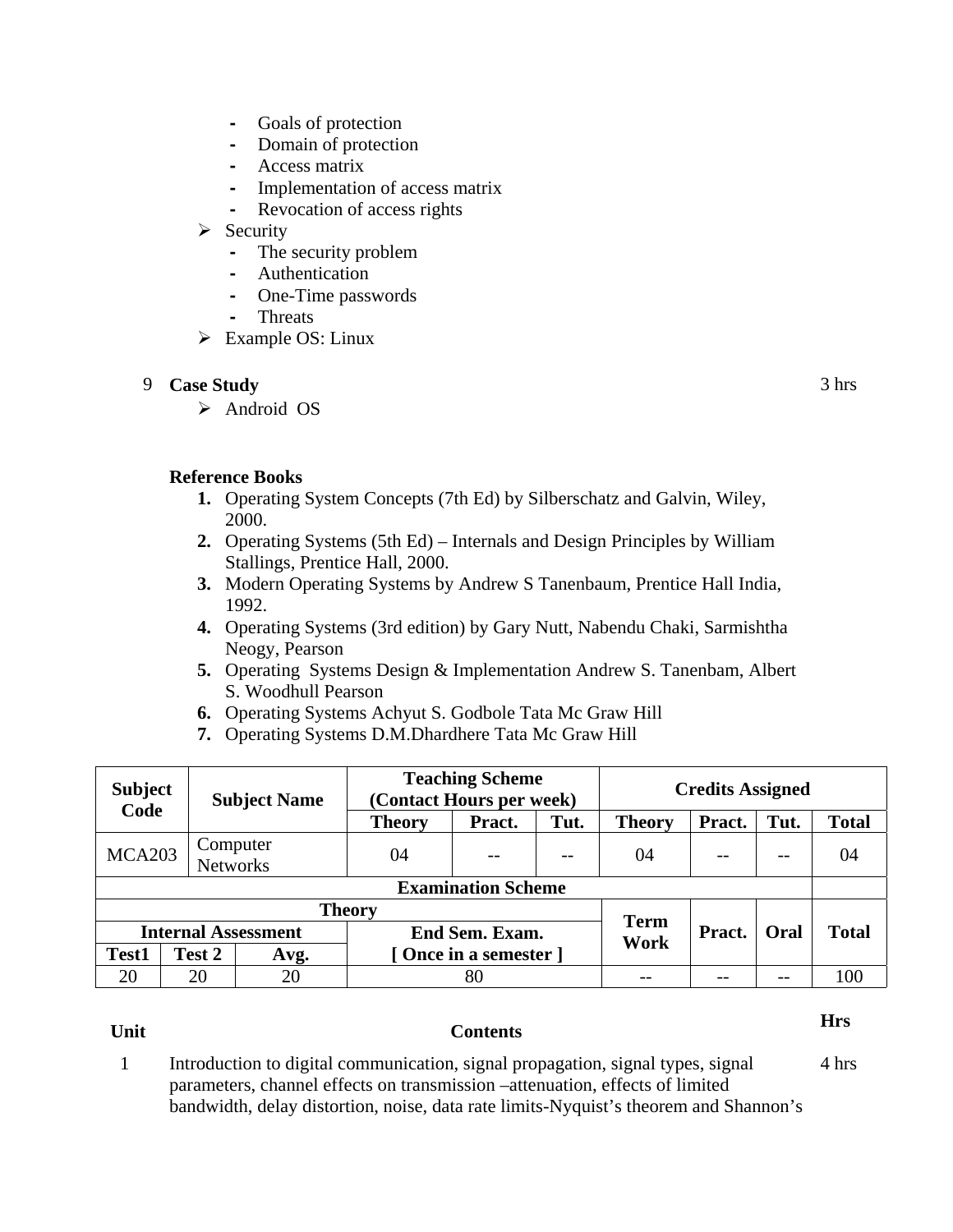theorem

| $\overline{2}$ | Basics of computer Network, topology & types of topologies, types of<br>networks(LAN, MAN, WAN), types of communications(Asynchronous and<br>synchronous), modes of communications(simplex, half duplex, full duplex),<br>protocols and standards                                                                                                                                                                                                                                                                                                  | 3 hrs |
|----------------|----------------------------------------------------------------------------------------------------------------------------------------------------------------------------------------------------------------------------------------------------------------------------------------------------------------------------------------------------------------------------------------------------------------------------------------------------------------------------------------------------------------------------------------------------|-------|
| 3              | Networking models, Design issues of the layer, ISO-OSI Reference Model, Internet<br>Model (TCP/IP), Comparison of ISO-OSI & TCP/IP Model                                                                                                                                                                                                                                                                                                                                                                                                           | 4 hrs |
|                | Connectivity Devices: Passive & Active Hubs, Repeaters, , Switches (2-Layer<br>Switch, 3-Layer Switch(Router)), Bridges (Transparent Bridges, Spanning Tree,<br>Bridges, Source Routing Bridges), Gateways                                                                                                                                                                                                                                                                                                                                         |       |
| 4              | Concept of Intranet & Extranet, Internet Information Server(IIS), Principles of<br>Application Layer Protocols, The Web and HTTP, FTP, Electronic Mail in the<br>Internet, DNS: The Internet's Directory Service.                                                                                                                                                                                                                                                                                                                                  | 7 hrs |
| 5              | Transport-Layer Services, port addressing, Multiplexing and Demultiplexing,<br>Principles of Reliable Data<br>Transfer, Congestion Control, TCP's Congestion Control. Quality of Service :<br>Introduction, Application, Queue Analysis: M/M/1 as a packet processing Model,<br>QoS Mechanisms Queue management Algorithms, Feedback, Resource, reservation;<br>Queued data and Packet switched traffic modeling. Application and QoS.                                                                                                             | 8 hrs |
| 6              | Network Service Model, IP addressing and subnetting, Routing Principles,<br>Hierarchical Routing, the Internet Protocol, Router's internal features, Routing<br>Algorithms., classfull and classless addressing<br>Routing in the Internet: Intra and interdomain routing; Unicast Routing Protocols :<br>RIP, OSPF, BGP; Multicast Routing Protocols: MOSPF, DVMRP. Drawbacks of<br>traditional routing methods, Idea of TE, TE and Different Traffic classes. IP over<br>ATM, Multi protocol Label switching (MPLS), Storage Area Network (SAN). | 8 hrs |
| 7              | Data Link Layer, Error Detection and Correction Techniques, Multiple Access<br>Protocols, LAN Addresses and ARP, PPP: The Point-to-Point Protocol, Ethernet<br>standards – IEEE 802.3, 802.4, 802.5, 802.11,                                                                                                                                                                                                                                                                                                                                       | 8 hrs |
| 8              | Physical Layer, types of media(wired and wireless media, study of wired and<br>wireless media)                                                                                                                                                                                                                                                                                                                                                                                                                                                     | 4 hrs |
|                | <b>References:</b><br>1. Kurose, J.F. and Ross K.W., "Computer Networking: A Top-Down<br>Approach Featuring the Internet", Third Edition, 2005, Addison-Wesley.<br>An Engineering Approach to Computer Networking, S. Keshav,<br>2.<br>Addision-Wesley.<br>3. Forouzan B A., "Data Communication and Networking", Third Edition,<br>2004, McGraw Hill.Andrew Tenenbaum, Computer Networks, PHI                                                                                                                                                     |       |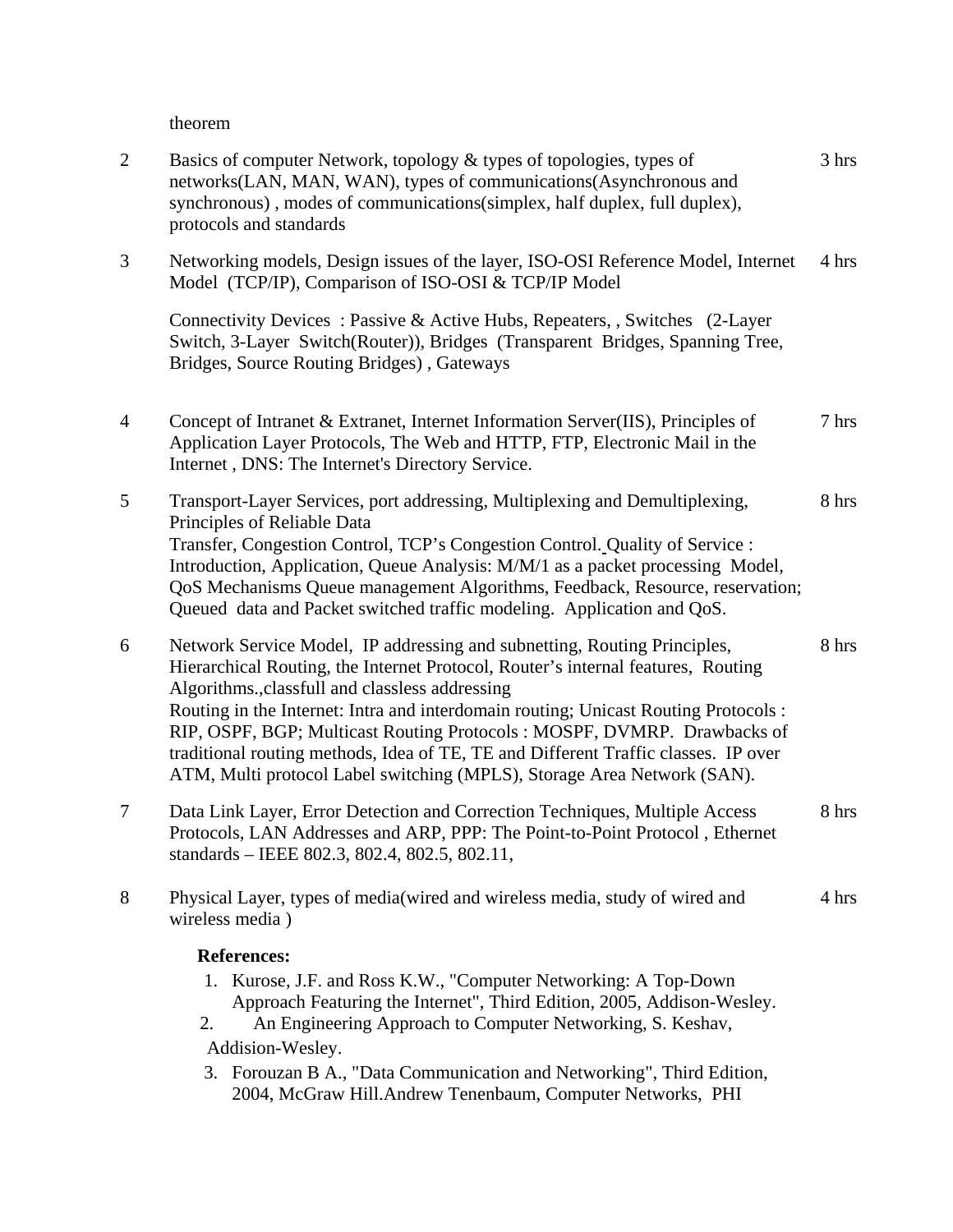- 4. TCP/IP Protocol Suite, (B. A. Forouzan), Tata McGraw Hill edition, Third Edition.
- 5. Computer Networks: Principles, Technologies and Protocols for Network design, (N. Olifer, V. Olifer), Wiley India Edition (1 st Edition).
- 6. TCP/IP Volume 1, 2, 3, (W. Richard Stevens), Addison Wesley.
- 7. TCP/IP Volume I and II, (D. E. Comer), Pearson Education.
- 8. Unix Network Programming (W. R. Stevens), Vol. 1, Pearson Education.
- 9. High Performance Communication Networks, (J. Walrand, P. Varaiya), Morgan Kaufmann

| <b>Subject</b>          |                                      | <b>Subject Name</b>                                                    | <b>Teaching Scheme</b><br><b>Credits Assigned</b><br>(Contact Hours per week) |                           |      |               |        |      |              |
|-------------------------|--------------------------------------|------------------------------------------------------------------------|-------------------------------------------------------------------------------|---------------------------|------|---------------|--------|------|--------------|
| Code                    |                                      |                                                                        | <b>Theory</b>                                                                 | Pract.                    | Tut. | <b>Theory</b> | Pract. | Tut. | <b>Total</b> |
| <b>MCA204</b>           | Probability and<br><b>Statistics</b> |                                                                        | 04                                                                            |                           |      | 04            | $-1$   | $-$  | 04           |
|                         |                                      |                                                                        |                                                                               | <b>Examination Scheme</b> |      |               |        |      |              |
|                         |                                      |                                                                        | <b>Theory</b>                                                                 |                           |      | <b>Term</b>   |        |      |              |
|                         | <b>Internal Assessment</b>           |                                                                        |                                                                               | End Sem. Exam.            |      | <b>Work</b>   | Pract. | Oral | <b>Total</b> |
| Test1                   | Test 2                               | Avg.                                                                   |                                                                               | Once in a semester ]      |      |               |        |      |              |
| 20                      | 20                                   | 20                                                                     |                                                                               | 80                        |      | $-$           | --     | $-$  | 100          |
| Unit                    |                                      |                                                                        |                                                                               | <b>Contents</b>           |      |               |        |      | <b>Hrs</b>   |
|                         |                                      | <b>STATISTICS:</b>                                                     |                                                                               |                           |      |               |        |      |              |
| $\mathbf{1}$            |                                      | <b>Frequency Distribution and Measures of Central Tendency</b>         |                                                                               |                           |      |               |        |      | 3 Hrs        |
|                         |                                      | <b>Continuous Frequency Distribution</b>                               |                                                                               |                           |      |               |        |      |              |
|                         |                                      | Histogram                                                              |                                                                               |                           |      |               |        |      |              |
|                         |                                      | Frequency Polygon<br>Mean, Median, Mode                                |                                                                               |                           |      |               |        |      |              |
|                         |                                      |                                                                        |                                                                               |                           |      |               |        |      |              |
| 2                       |                                      | <b>Measures of Dispersion</b>                                          |                                                                               |                           |      |               |        |      | 4 Hrs        |
|                         |                                      | Range                                                                  |                                                                               |                           |      |               |        |      |              |
|                         |                                      | <b>Quartile Deviation</b>                                              |                                                                               |                           |      |               |        |      |              |
|                         |                                      | <b>Mean Deviation</b>                                                  |                                                                               |                           |      |               |        |      |              |
|                         |                                      | <b>Standard Deviation</b>                                              |                                                                               |                           |      |               |        |      |              |
|                         |                                      | Coefficient of Variation                                               |                                                                               |                           |      |               |        |      |              |
| 3                       |                                      |                                                                        |                                                                               |                           |      |               |        |      | 3 Hrs        |
|                         |                                      | <b>Skewness and Kurtosis</b><br>Karl Pearson's coefficient of Skewness |                                                                               |                           |      |               |        |      |              |
|                         |                                      |                                                                        |                                                                               |                           |      |               |        |      |              |
|                         |                                      | Bowley's coefficient of Skewness<br>Kurtosis                           |                                                                               |                           |      |               |        |      |              |
|                         |                                      |                                                                        |                                                                               |                           |      |               |        |      |              |
| $\overline{\mathbf{4}}$ |                                      | <b>Correlation and Regression</b>                                      |                                                                               |                           |      |               |        |      | 5 hrs        |
|                         |                                      | <b>Regression</b> lines                                                |                                                                               |                           |      |               |        |      |              |
|                         |                                      | Coefficients of regression                                             |                                                                               |                           |      |               |        |      |              |
|                         |                                      | Karl Pearson's coefficient of correlation                              |                                                                               |                           |      |               |        |      |              |
|                         |                                      | Spearman's rank correlation coefficient                                |                                                                               |                           |      |               |        |      |              |
| 5                       |                                      | <b>Testing of Hypothesis</b>                                           |                                                                               |                           |      |               |        |      | 8 hrs        |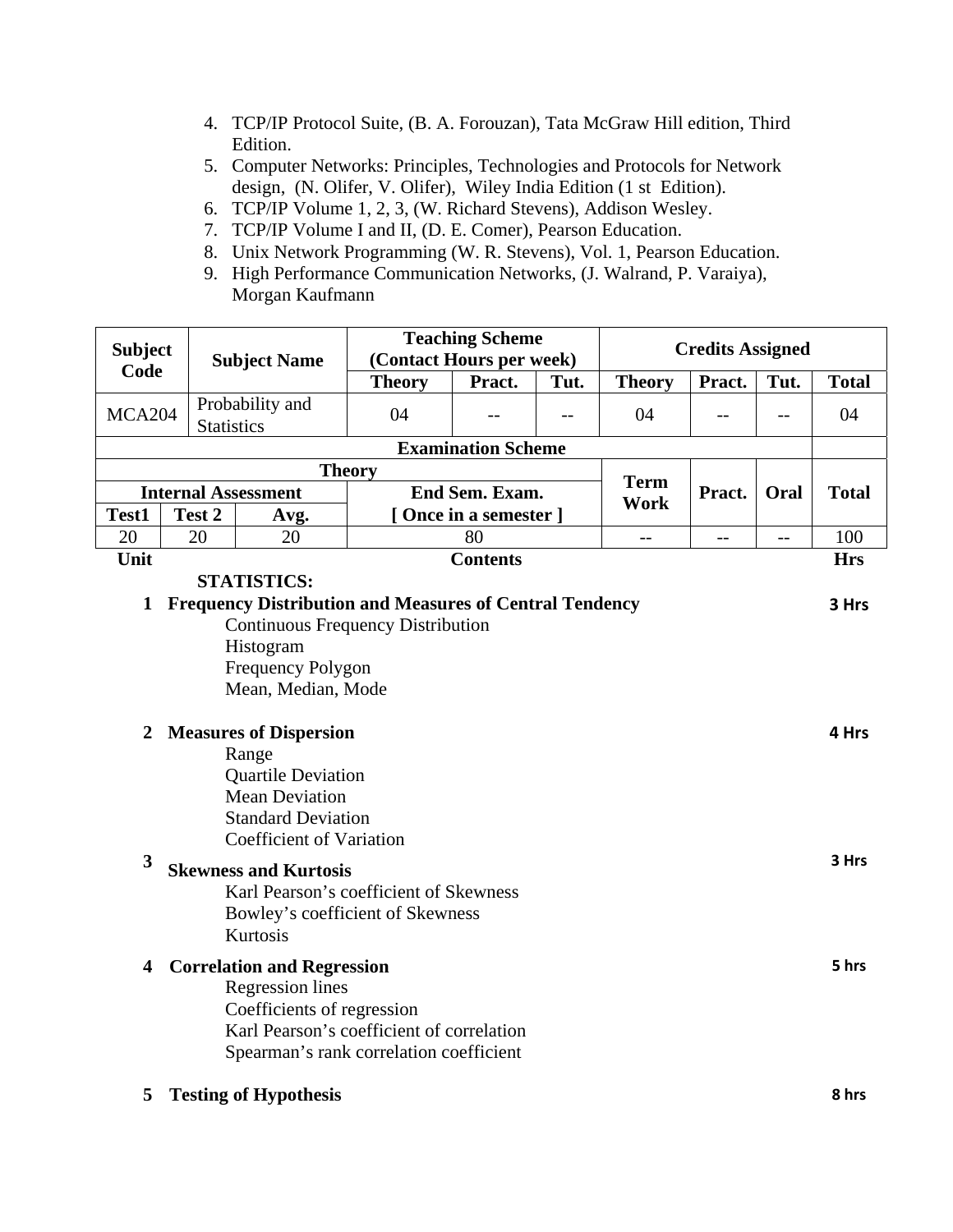Means and proportions – Hypothesis concerning one and Two means. Type I and Type II errors. One tail, two-tail tests. **Tests of significance –** Student's t-test, F- test, Chi-Square test. **Analysis of Variance –** One way and two-way analysis

### **PROBABILITY:**

|    | 6 Probability                                                                       | 6 Hrs |
|----|-------------------------------------------------------------------------------------|-------|
|    | Random experiment, sample space, events, axiomatic Probability, Algebra of          |       |
|    | events, Conditional Probability, Multiplication theorem of Probability, Independent |       |
|    | events, System reliability, Baye's Theorem                                          |       |
|    |                                                                                     |       |
| 7  | <b>Random variables</b>                                                             | 4 Hrs |
|    | Discrete random variable                                                            |       |
|    | Continuous random variable                                                          |       |
|    | Two-dimensional random variable                                                     |       |
|    | Joint probability distribution                                                      |       |
|    | Stochastic independence                                                             |       |
|    |                                                                                     |       |
| 8  | <b>Mathematical Expectation</b>                                                     | 3 Hrs |
|    | Properties of expectation, properties of variance, Covariance                       |       |
|    |                                                                                     |       |
| 9  | <b>Probability Distributions of Discrete Random Variable</b>                        | 5 hrs |
|    | Bernoulli, Binomial, Poisson, Geometric distribution                                |       |
| 10 | <b>Probability Distributions of Continuous Random Variable</b>                      | 5 hrs |
|    | Normal, Uniform, Exponential, Gamma, Beta distribution                              |       |
|    |                                                                                     |       |
|    | <b>References:</b>                                                                  |       |
|    | 1. Introduction to Probability & Statistics J.Susan Milton, Jesse C. Arnold Tata    |       |
|    | McGraw Hill                                                                         |       |
|    | 2. Probability and its computer applications: Kishore Trivedi, PHI                  |       |
|    | Schaum's Outlines Probability, Random Variables & Random Process Tata<br>3.         |       |
|    | McGraw Hill                                                                         |       |
|    | 4. Fundamental of Mathematical Statistics – S.C.Gupta, V.K.Kapoor                   |       |
|    |                                                                                     |       |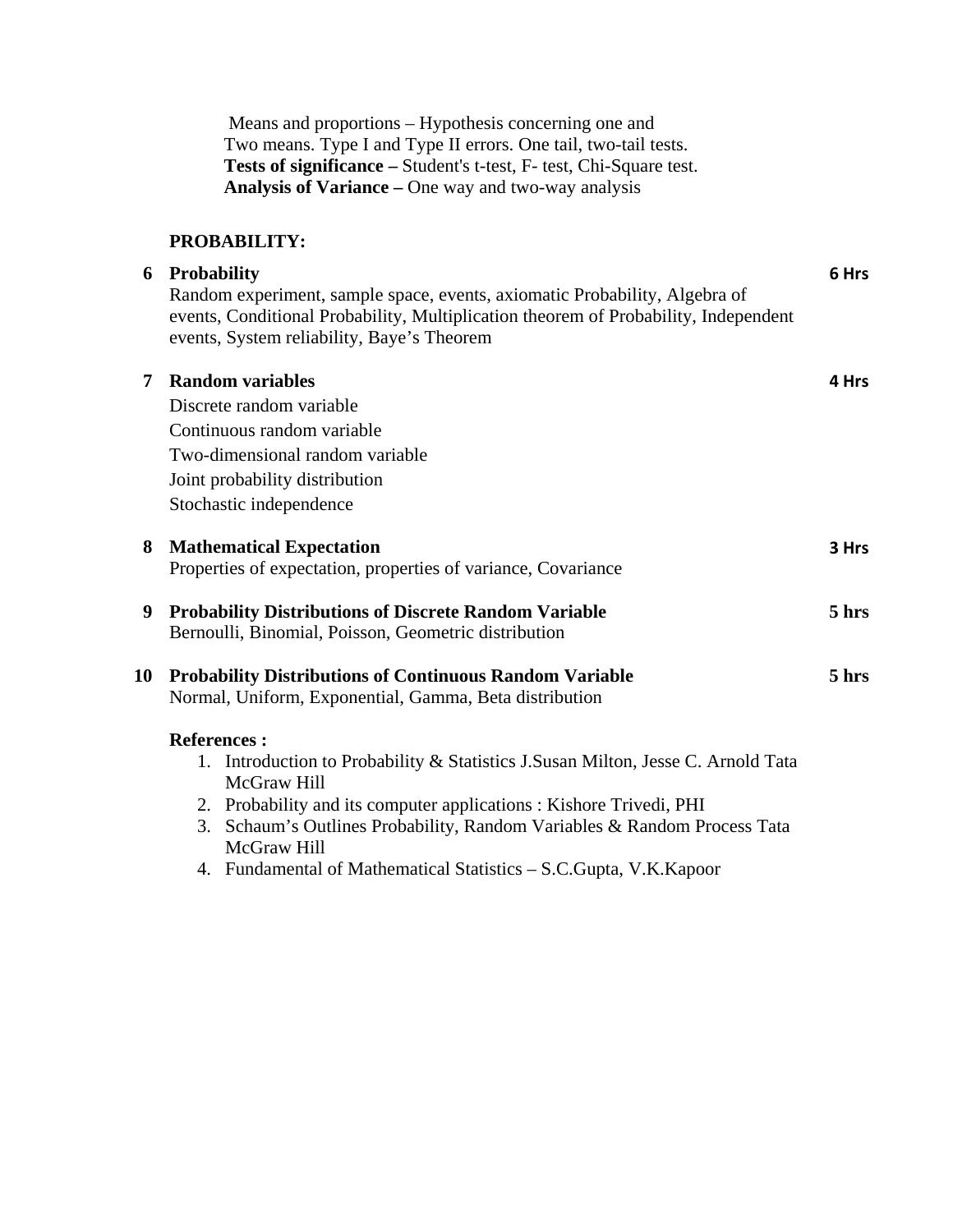| <b>Subject</b><br>Code                                                                                                                                                                                                                                                                            |                                                                                                                                                                                                                                                                                                                                           |        | <b>Subject Name</b> | (Contact Hours per week) | <b>Teaching Scheme</b>    |                                              |                                                         | <b>Credits Assigned</b> |              |     |
|---------------------------------------------------------------------------------------------------------------------------------------------------------------------------------------------------------------------------------------------------------------------------------------------------|-------------------------------------------------------------------------------------------------------------------------------------------------------------------------------------------------------------------------------------------------------------------------------------------------------------------------------------------|--------|---------------------|--------------------------|---------------------------|----------------------------------------------|---------------------------------------------------------|-------------------------|--------------|-----|
|                                                                                                                                                                                                                                                                                                   |                                                                                                                                                                                                                                                                                                                                           |        | <b>Theory</b>       | Pract.                   | Tut.                      | <b>Theory</b>                                | Pract.                                                  | Tut.                    | <b>Total</b> |     |
| <b>MCA205</b>                                                                                                                                                                                                                                                                                     | Financial<br>Accounting                                                                                                                                                                                                                                                                                                                   |        | 04                  |                          |                           | 04                                           |                                                         |                         | 04           |     |
|                                                                                                                                                                                                                                                                                                   |                                                                                                                                                                                                                                                                                                                                           |        |                     |                          | <b>Examination Scheme</b> |                                              |                                                         |                         |              |     |
|                                                                                                                                                                                                                                                                                                   |                                                                                                                                                                                                                                                                                                                                           |        |                     | <b>Theory</b>            |                           |                                              | <b>Term</b>                                             |                         |              |     |
|                                                                                                                                                                                                                                                                                                   | <b>Internal Assessment</b>                                                                                                                                                                                                                                                                                                                |        |                     | End Sem. Exam.           |                           | Work                                         | Pract.                                                  | Oral                    | <b>Total</b> |     |
| Test1                                                                                                                                                                                                                                                                                             |                                                                                                                                                                                                                                                                                                                                           | Test 2 | Avg.                |                          | [Once in a semester]      |                                              |                                                         |                         |              |     |
| 20                                                                                                                                                                                                                                                                                                |                                                                                                                                                                                                                                                                                                                                           | 20     | 20                  |                          | 80                        |                                              | $-$                                                     | --                      | --           | 100 |
| Unit<br><b>Contents</b><br>$\mathbf 1$                                                                                                                                                                                                                                                            |                                                                                                                                                                                                                                                                                                                                           |        |                     |                          |                           |                                              | <b>Hrs</b>                                              |                         |              |     |
|                                                                                                                                                                                                                                                                                                   | Financial Accounting: Nature and scope, Limitations of Financial Accounting.<br>(ii) Basic Concepts and Conventions. Accounting Standards: Meaning, Procedure<br>for issue of Accounting Standards in India, Significance, Generally Accepted<br>Accounting Principles (GAAP).<br>(iii) Accounting Process: Journal, Ledger and Cash Book |        |                     |                          |                           |                                              | 12 <sub>hrs</sub><br>$( Theory +$<br><b>Numerical</b> ) |                         |              |     |
| $\overline{2}$<br>i) Final Accounts of a Sole-Trader and Partnership Firms                                                                                                                                                                                                                        |                                                                                                                                                                                                                                                                                                                                           |        |                     |                          |                           | $12$ hrs<br>$( Theory +$<br><b>Numerical</b> |                                                         |                         |              |     |
| i) Cash Flow Statements: Meaning, Usefulness, Preparation of a cash flow<br>$3^{\circ}$<br>statement in accordance with Accounting Standard 3(Revised) issued by the<br>Institute of Chartered Accountants of India. (only indirect method), Limitations of<br>cash flow statement. (only theory) |                                                                                                                                                                                                                                                                                                                                           |        |                     |                          |                           | 9 hrs (only<br>theory)                       |                                                         |                         |              |     |

- ii) Cash Budget (Theory + Numerical)
- **4** Financial Statements Analysis: Meaning and objectives, Techniques of Analysis, Ratio Analysis: Advantages, significance and limitations - Liquidity Ratios: Current Ratio, Acid Test Ratio. Solvency Ratios: Debt-equity Ratio, Capital gearing Ratio, Interest Coverage Ratio, proprietary ratio. Profitability Ratios related to sales: Gross profit Ratio, Net Profit Ratio, Operating profit ratio, Profitability Ratios related to investments: Return on total assests (ROTA), Return on investment (ROI), Return on equity (ROE), Return on equity share holders fund, EPS, DPS and Price – earning ratio. Activity Ratios: Stock turnover Ratio and Debtors turnover Ratio. **9 hrs (Theory + Numerical)**

### **References**

- 1. Book Keeping & Accountancy by L.N.Chopde and D.H. Choudhari
- 2. Financial Management by Kishorilal S. N. Maheshwari, Financial Accounting,4th edition, Vikas Publication, New Delhi.
- 3. Dr. IM Pandey, Essentials of Financial Management ,3rd edition, vikas
- 4. Dr. S.N. Maheshwari, A text book of -Accounting for management , 2nd editon, Vikas
- 5. P.C. Tulsian, Financial Accounting, Tata McGraw Hill, New Delhi.
- 6. "Financial Management" Text and Problems : M.Y.Khan, P.K.Jain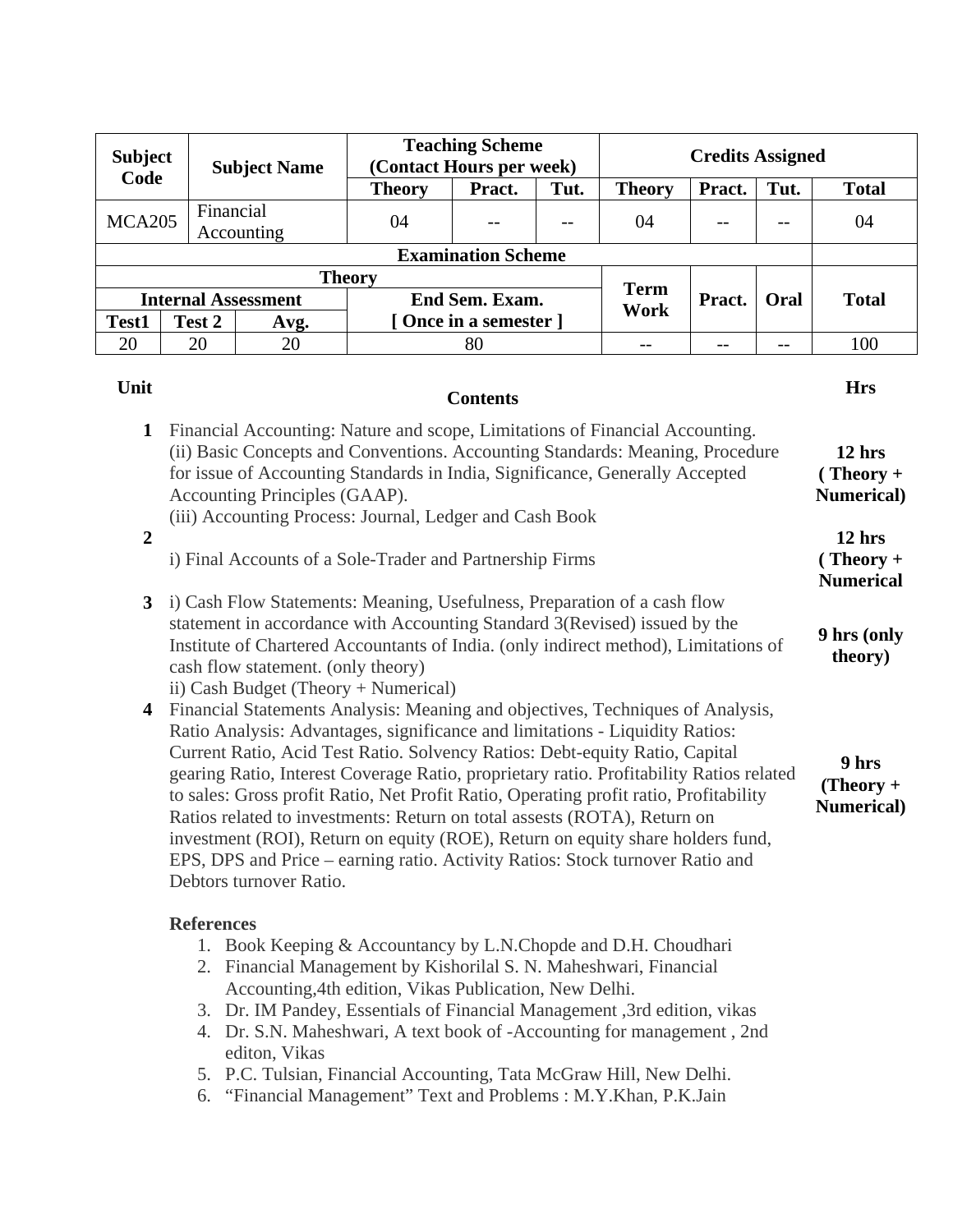| <b>Subject</b>                                                                                        |                                                                              | <b>Teaching Scheme</b><br>(Contact Hours per week) |                           |       | <b>Credits Assigned</b>    |         |      |              |
|-------------------------------------------------------------------------------------------------------|------------------------------------------------------------------------------|----------------------------------------------------|---------------------------|-------|----------------------------|---------|------|--------------|
| Code                                                                                                  | <b>Subject Name</b>                                                          | <b>Theory</b>                                      | Pract.                    | Tut.  | <b>Theory</b>              | Pract.  | Tut. | <b>Total</b> |
|                                                                                                       | Lab I - Data                                                                 |                                                    |                           |       |                            |         |      |              |
|                                                                                                       | Structures and                                                               |                                                    | 06                        |       |                            | 03      |      | 03           |
| L201                                                                                                  | <b>Statistics Lab</b>                                                        |                                                    |                           |       |                            |         |      |              |
|                                                                                                       | Data Structures Lab                                                          |                                                    | 04                        |       |                            | 02      |      |              |
|                                                                                                       | <b>Statistics Lab</b>                                                        |                                                    | 02                        |       |                            | 01      |      |              |
|                                                                                                       |                                                                              |                                                    | <b>Examination Scheme</b> |       |                            |         |      |              |
|                                                                                                       |                                                                              | End Sem. Exam. [ Once in a semester]               |                           |       |                            |         |      |              |
|                                                                                                       | <b>Laboratory Name</b>                                                       |                                                    |                           |       | <b>Term</b><br><b>Work</b> | Pract.  | Oral | <b>Total</b> |
|                                                                                                       | <b>Programming and Project Development Lab</b>                               |                                                    |                           |       | 25                         | 50      | 25   | <b>100</b>   |
| L201                                                                                                  | Data Structures Lab                                                          |                                                    |                           |       | 15                         | 25      | 15   | 55           |
|                                                                                                       | <b>Statistics Lab</b>                                                        |                                                    |                           |       | 10                         | 15      | 10   | 35           |
|                                                                                                       | Journal/Documentation                                                        |                                                    |                           |       |                            | 10      |      | 10           |
|                                                                                                       |                                                                              |                                                    |                           |       |                            | $(5+5)$ |      |              |
| <b>Session</b>                                                                                        |                                                                              |                                                    | <b>Title</b>              |       |                            |         |      | <b>Hrs</b>   |
| <b>Data Structures Lab:</b>                                                                           |                                                                              |                                                    |                           |       |                            |         |      |              |
| $\mathbf{1}$                                                                                          | <b>Assignment in sorting Techniques</b>                                      |                                                    |                           |       |                            |         |      |              |
|                                                                                                       | Bubble, Insertion, Selection, Shell, Quick, Radix                            |                                                    |                           |       |                            |         |      |              |
| <b>Searching Techniques</b>                                                                           |                                                                              |                                                    |                           | 3 hrs |                            |         |      |              |
| Sequential search<br><b>Binary Search</b>                                                             |                                                                              |                                                    |                           |       |                            |         |      |              |
| $\boldsymbol{2}$                                                                                      | Implementation of Stack(using Array & Link list).                            |                                                    |                           |       |                            | 3 hrs   |      |              |
| $\mathbf{3}$                                                                                          | Implement all the different types of queues(eg: Queue, Doubly Ended          |                                                    |                           |       |                            |         |      |              |
|                                                                                                       | Queue, Circular Queue etc.)                                                  |                                                    |                           |       |                            |         |      | 3 hrs        |
| A menu driven program that implements singly linked list for the following<br>$\overline{\mathbf{4}}$ |                                                                              |                                                    |                           |       |                            |         |      |              |
| operations.                                                                                           |                                                                              |                                                    |                           |       |                            |         |      |              |
|                                                                                                       | Create, Display, count, merge, union, intersection Reverse, Sort,<br>Append, |                                                    |                           |       |                            |         |      | 3 hrs        |
| 5                                                                                                     | a menu driven program that implements doubly linked list for the following   |                                                    |                           |       |                            | 3 hrs   |      |              |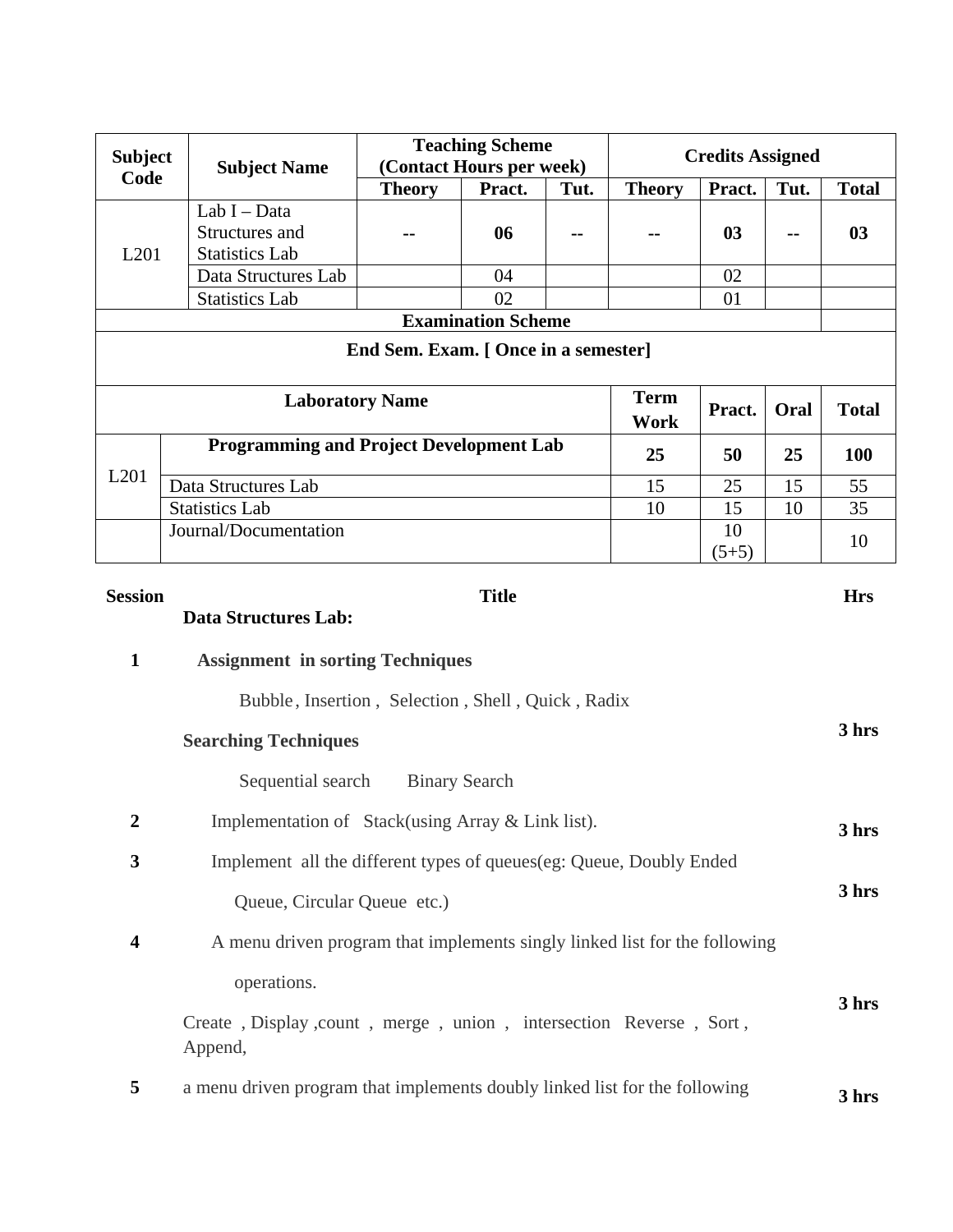Operations.

Create , Display , Count , Insert , Delete , Search , Copy

Reverse , Sort , Append,

**6** A menu driven program that implements Singly circular linked list for the

following operations.

Create , Display , Count , Insert , Delete , Search , Copy, Reverse , Sort **3 hrs** 

### **7 A** menu driven program

- a. Create a Binary search tree
- b. Traverse the tree in Inorder, Preorder and Post order

**3 hrs** 

c. Search the tree for a given node and delete the node

| 8              | A menu driven program that implements Heap tree (Maximum and Minimum<br>Heap tree ) for the following operations. (Using Array) Insert, Delete                                       | 4 hrs            |
|----------------|--------------------------------------------------------------------------------------------------------------------------------------------------------------------------------------|------------------|
| 9              | A program to implement double hashing technique to map given key to the address<br>space. Also write code for collision resolution (linear probing)                                  | 4 hrs            |
| 10             | Implementation of Shortest path Algorithm for a given directed graph & undirected<br>graph.                                                                                          | 4 hrs            |
| 11             | Implementation of insert and delete nodes in a graph using adjacency matrix                                                                                                          | 4 hrs            |
| 12             | Implementation of Graph Traversal and minimum spanning Tree.                                                                                                                         | 3 hrs            |
|                | <b>Statistics Lab:</b>                                                                                                                                                               |                  |
| $\mathbf{1}$   | Introduction to the software (Environment, Entering data and formatting, handling<br>data files, performing calculations, handling utilities, formulae and functions)                | 2 <sub>Hrs</sub> |
| $\overline{2}$ | Visualizing (Handling different types of data variables, Creating tables, frequency<br>distribution tables and presenting the data (Charts, Diagrams, graphs, polygons and<br>plots) | 2 Hrs            |

- **3** Data Descriptors ( Measure of Central Tendencies, Dispersions), correlation, regression) **3 Hrs**
- **<sup>4</sup>**Probability Distributions **2 Hrs <sup>5</sup>**Sampling Distributions and Estimation **2 Hrs**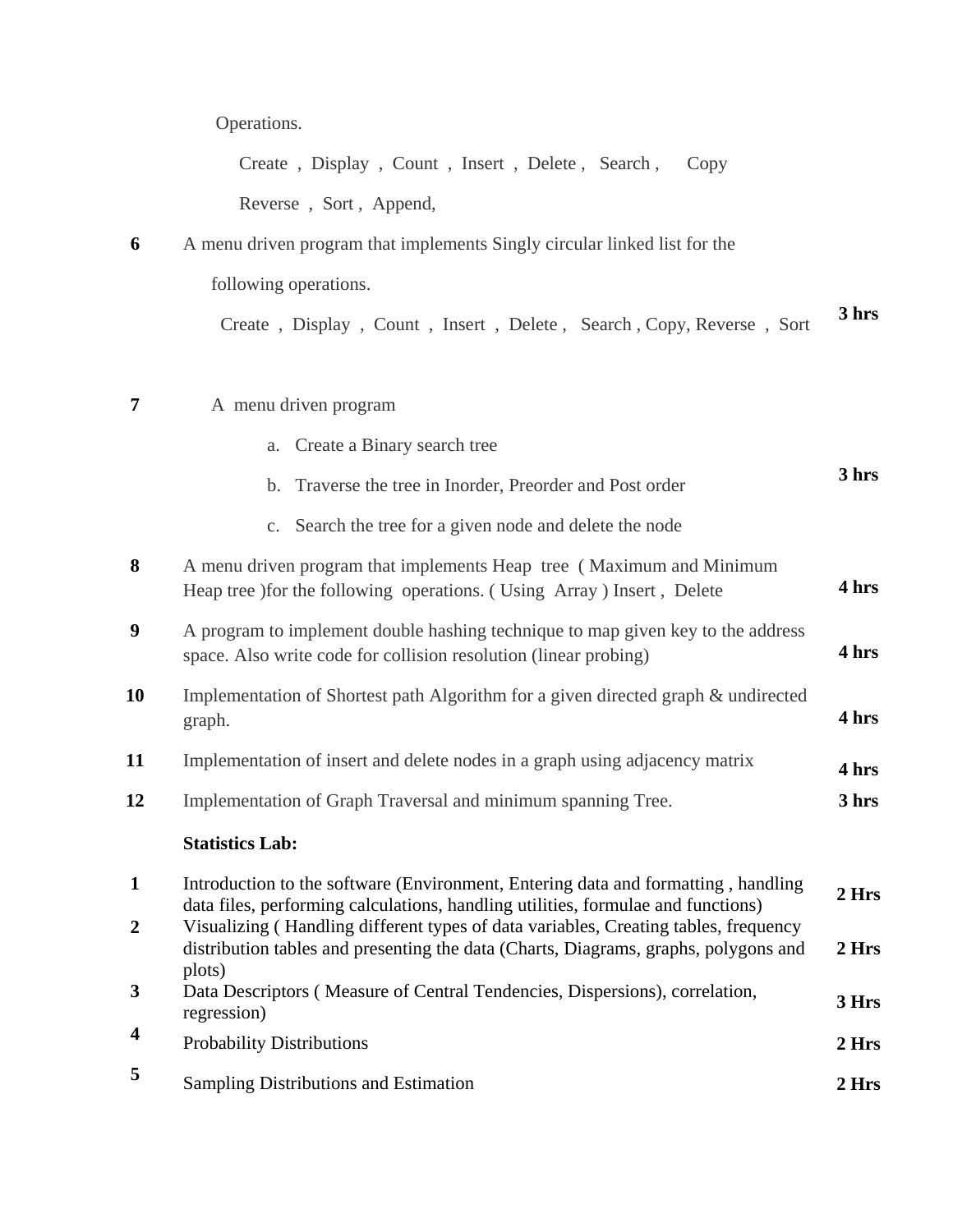| 6 | <b>Linear Correlation Analysis</b><br><b>Linear Regression Analysis</b> | 3 Hrs |
|---|-------------------------------------------------------------------------|-------|
|   | <b>Hypothesis Testing</b>                                               | 3 Hrs |
| 8 | <b>ANOVA</b>                                                            | 3 Hrs |

**Students will perform the practicals using advanced excel or C or XL miner or SPSS** 

| <b>Subject</b>            | <b>Subject Name</b>                                                       | <b>Teaching Scheme</b><br>(Contact Hours per week) |        |      | <b>Credits Assigned</b> |               |      |                |
|---------------------------|---------------------------------------------------------------------------|----------------------------------------------------|--------|------|-------------------------|---------------|------|----------------|
| Code                      |                                                                           | <b>Theory</b>                                      | Pract. | Tut. | <b>Theory</b>           | Pract.        | Tut. | <b>Total</b>   |
| L <sub>2</sub> 02         | Lab $II -$<br><b>Operating System</b><br>Lab and<br><b>Networking Lab</b> |                                                    | 06     |      |                         | 03            | $-$  | 0 <sub>3</sub> |
|                           | <b>Operating System</b><br>Lab                                            |                                                    | 04     |      |                         | 02            |      |                |
|                           | Networking Lab                                                            |                                                    | 02     |      |                         | 01            |      |                |
| <b>Examination Scheme</b> |                                                                           |                                                    |        |      |                         |               |      |                |
|                           | End Sem. Exam. [ Once in a semester]                                      |                                                    |        |      |                         |               |      |                |
|                           |                                                                           | <b>Laboratory Name</b>                             |        |      | <b>Term</b>             | Pract.        | Oral | <b>Total</b>   |
|                           |                                                                           |                                                    |        |      | Work                    |               |      |                |
|                           | Lab II – Operating System Lab and Networking Lab                          |                                                    |        |      | 25                      | 50            | 25   | <b>100</b>     |
|                           | <b>Operating System Lab</b>                                               |                                                    |        |      |                         |               | 15   | 55             |
| L <sub>202</sub>          | Networking Lab                                                            |                                                    |        |      | 10                      | 15            | 10   | 35             |
|                           | Journal/Documentation                                                     |                                                    |        |      |                         | 10<br>$(5+5)$ |      | 10             |

### **Session Contents Hrs**

### **Operating System Lab**

- **1 Linux System (PROGRAMMING LAB)**Linux introduction and file system Basic Features, Advantages, Installing requirement, Basic Architecture of Unix/Linux system, Kernel, Shell. **9 hr**
- **2** Commands for files and directories cd, ls, cp, md, rm, mkdir, rmdir, more, less, creating and viewing files, using cat, file comparisons, View files, disk related commands, checking disk free spaces. Essential linux commands Understanding shells, Processes in linux-process fundamentals, connecting processes with pipes, Redirecting input output, manual help, Background processing, managing multiple processes, changing process priority, scheduling of processes at command, batch **9 hr**